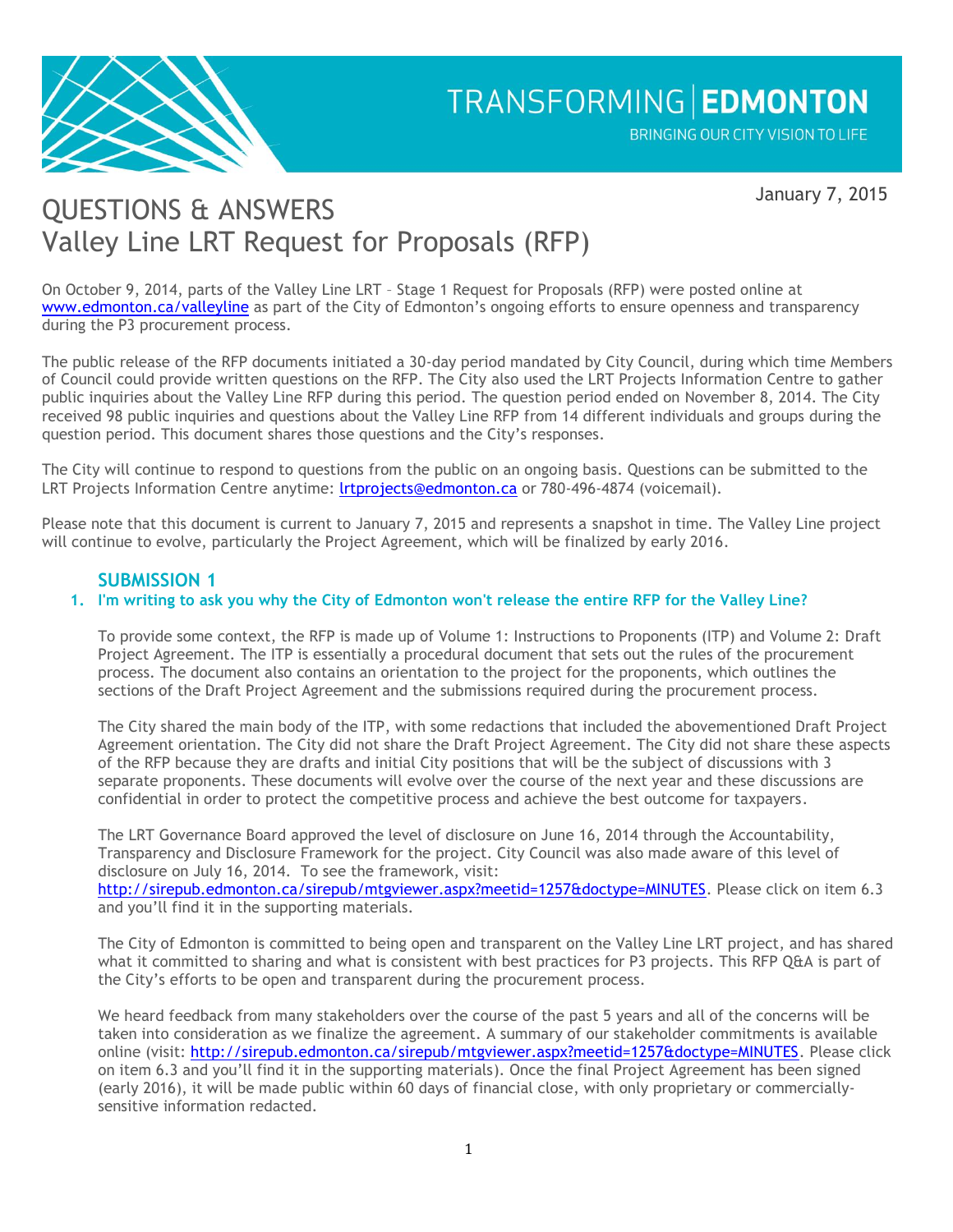

The City will continue to engage with Edmontonians throughout the procurement, construction, and operation of the Valley Line LRT. You can submit your questions or comments anytime through the LRT Projects Information Centre: lrtprojects@edmonton.ca or 780-496-4874 (voicemail).

### **SUBMISSION 2**

**2. Why is the city leaving a gap behind 5 to 6 houses in the Connors Hill South side retaining wall/sound barrier? Documentation/drawings as recent as June 2014 provided to the stakeholders showed a solid transition from the retaining wall to the noise barrier. Documentation shared in September 2014 illustrate a change with a gap behind about 5 to 6 houses where the retaining wall ends before the noise wall begins. No explanation as to the sudden removal of the solid wall was provided. Why did public engagement not occur for this design change considering the impact to stakeholders and the fact that such has been a known concern? Upon questioning of this design change the project manager responded that noise studies indicate that the noise in this section will not exceed the threshold, 65 dBA Leq24, for which a noise wall is required per the Urban Traffic Noise Policy (C506A). What evidence does this project team have to make such a statement when documentation prior showed that a wall along the entire roadway would be constructed? The road has moved significantly closer to the fence line of these houses as well as the construction zone due to the most recent design changes, indicating in fact that noise levels in the back of these properties is likely to be higher than was initially thought. A gap in the wall will funnel the noise to the backs of the properties along Connors Hill. Due to the multiple negative impacts that these homes are now facing with the continuous design changes, the stakeholders directly requested that the project team close this gap with a barrier wall. The stakeholders were informed that the city would do no more than what they believe to be the minimum, yet the goal of the policy is to achieve a noise level of 65 dBA Leq24 or lower for residential areas. Aesthetically a gap in the wall will be less pleasing than a solid wall for those that view the hill from below and across the valley. Does the P3 have the option to make their own judgement about noise levels and aesthetics such that they may choose to close the gap? Will the city put noise measuring devices in these backyards to monitor the level once the project is complete? If the noise level exceeds the minimum requirement per city policy does the city plan to create a new project to install a noise wall when it does become absolutely necessary? If so, this will be at a much greater expense as a stand alone project than simply including with the current project. Please provide all base level noise assessments that have been completed along the full length of Connors Hill properties to date along with the computer modeling output of expected construction and long term noise levels resulting from the latest design proposal. Were such studies completed in the winter months when the vegetation no longer dampens noise?**

It's important to note that documentation to date has only shown potential locations for noise walls and retaining walls between Connors Road and adjacent properties. This documentation was part of the early (preliminary) design process, so the City wasn't at a stage where they could show actual locations for noise walls and retaining walls. These sorts of details have and will continue to be refined through the normal course of planning and design for this large infrastructure project. The final location of the noise walls and retaining walls will be determined through the detailed design process, which will be completed by the successful P3 proponent after contract award. The P3 contractor will share information on their detailed design with the public.

Public engagement did occur. During public engagement for preliminary design, drawings showed a connection between potential noise and retaining walls in the area. Since then, the City has further refined the design based in part on what we heard through the public engagement process. This included selecting a final alignment for Connors Road out of the 3 options discussed during public engagement on preliminary design. The selection of the final alignment and the refinement of the potential locations of the noise and retaining walls were communicated back to impacted stakeholders.

The potential location of the noise wall in the latest document provided to stakeholders is based on a noise study conducted earlier in the process by specialists using industry standards. Study data was collected in May. Noise study information has been provided to the group that submitted this question. We will be conducting another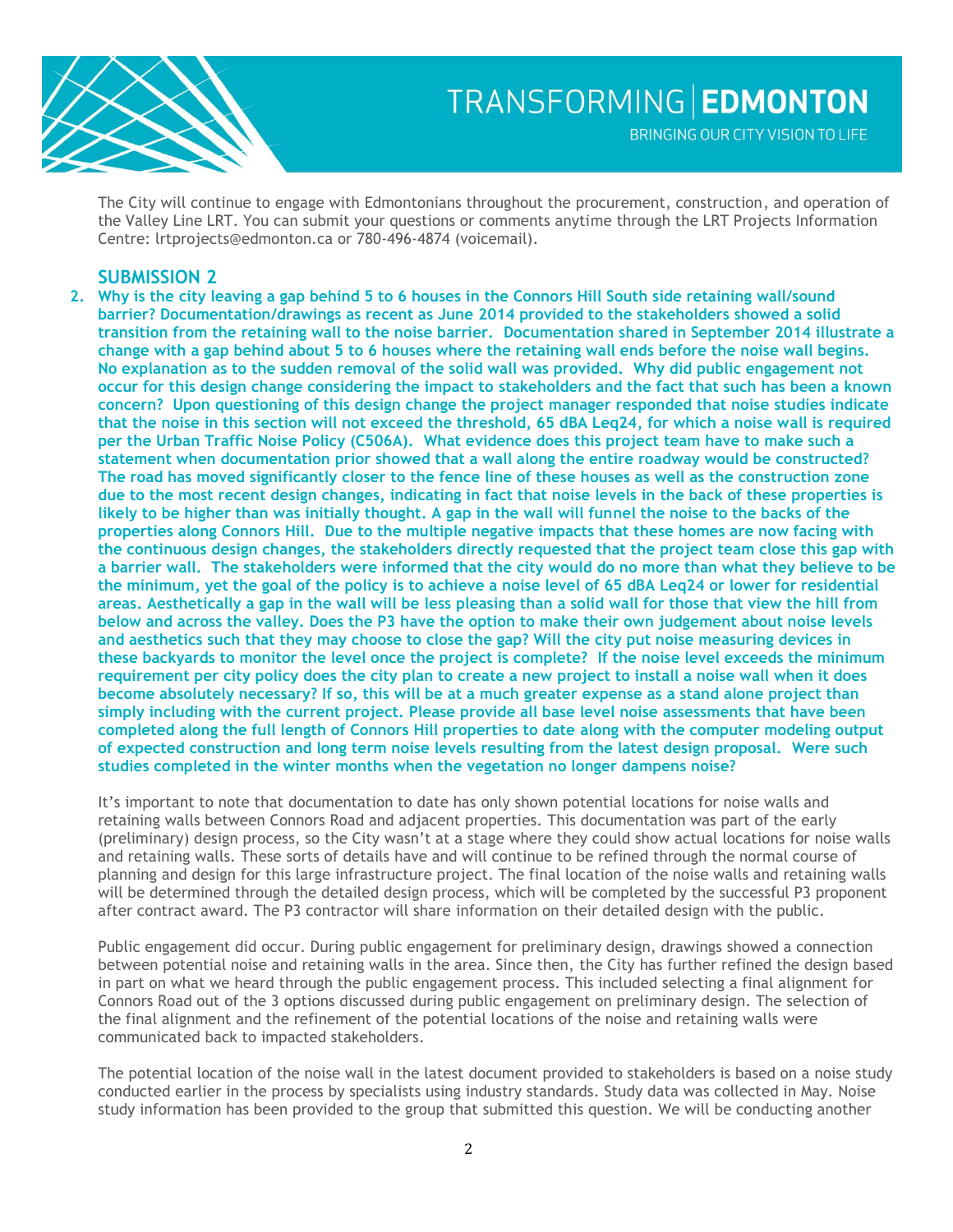

noise study to further refine the location of the noise wall now that we have finalized the alignment on Connors Road.

The P3 proponent does not have the option to make their own judgment about acceptable noise levels. The City and its contractors must comply with the City's Urban Traffic Noise Policy.

Currently, the City has no plans to install noise measuring devices in these backyards after service commencement, but we will consider requests.

**3. Will the RFP include information with regards to an alternative on the noise barrier wall to allow for a living wall if the results of the city project are positive? This wall would also be an excellent choice to close the gap in the current design.**

The RFP doesn't identify specific types of walls but rather outlines performance requirements. The Draft Project Agreement requires the P3 contractor to install noise walls in compliance with the City's Urban Traffic Noise Policy. It also outlines requirements around making retaining and noise walls aesthetically pleasing and integrated with the community in alignment with Sustainable Urban Integration (SUI) principles. For more information on SUI, please refer to question 38.

**4. In the latest draft, September 2014, of the plans for Connors Hill, an animal tunnel crossing appeared. Why was there no public hearing with regards to this feature considering the negative impact on the stakeholders in this area? Per the September 11, 2013 Transportation Committee it was stated that the EISA report had been approved. As such, why was this wildlife tunnel not included in drawings and public hearings held prior to September 2014? In response to speaker concerns at the March 14, 2014 Transportation Committee, a motion was passed requesting City Administration continue public engagement efforts with all key River Valley stakeholders and yet this wildlife tunnel was not presented or discussed with stakeholders. What process determined the feasibility of a wildlife tunnel? What studies show that animals would utilize such a tunnel, when so many in the province have been abandoned due to animals not utilizing them? Please provide the specifications for the tunnel as well as proposed monitoring system.**

The need for and feasibility of a wildlife underpass structure was identified through the process of an Environmental Impact Screening Assessment (EISA). This document was subject to a non-statutory public hearing before being approved by City Council on September 18, 2013. The EISA is available online: [http://www.edmonton.ca/transportation/Attachment\\_1\\_ValleyLine\\_Stage\\_1\\_Environmental\\_Impact\\_Screening\\_](http://www.edmonton.ca/transportation/Attachment_1_ValleyLine_Stage_1_Environmental_Impact_Screening_Assessment.pdf%23search=environmental%20impact%20valley%20line) [Assessment.pdf#search=environmental impact valley line.](http://www.edmonton.ca/transportation/Attachment_1_ValleyLine_Stage_1_Environmental_Impact_Screening_Assessment.pdf%23search=environmental%20impact%20valley%20line)

Two particularly useful design guideline documents relied on for this project were the City of Edmonton Wildlife Passage Engineering Design Guidelines (City of Edmonton, Office of Natural Areas 2010) and Planning Considerations for Wildlife Passage in Urban Environments (Alberta Transportation 2011), both of which make recommendations on the basis of peer-reviewed scientific literature.

Please see the answer to question 50 for more information on the tunnel specifications. The City will be responsible for developing and implementing a post-construction monitoring plan. This plan will likely include monitoring with wildlife cameras and/or winter tracking.

**5. Why is the EISA being amended? Is the wildlife tunnel part of this amendment? Will stakeholders be provided with justification after this amendment if a wildlife tunnel or some other negative impact on the design results? Will the P3 be provided final design criteria if the wildlife tunnel is to remain such that residents will be guaranteed it is accessible only by wildlife or will the design be left to the P3 with such criteria? Will stakeholders have the opportunity to be engaged in discussions around the tunnel?**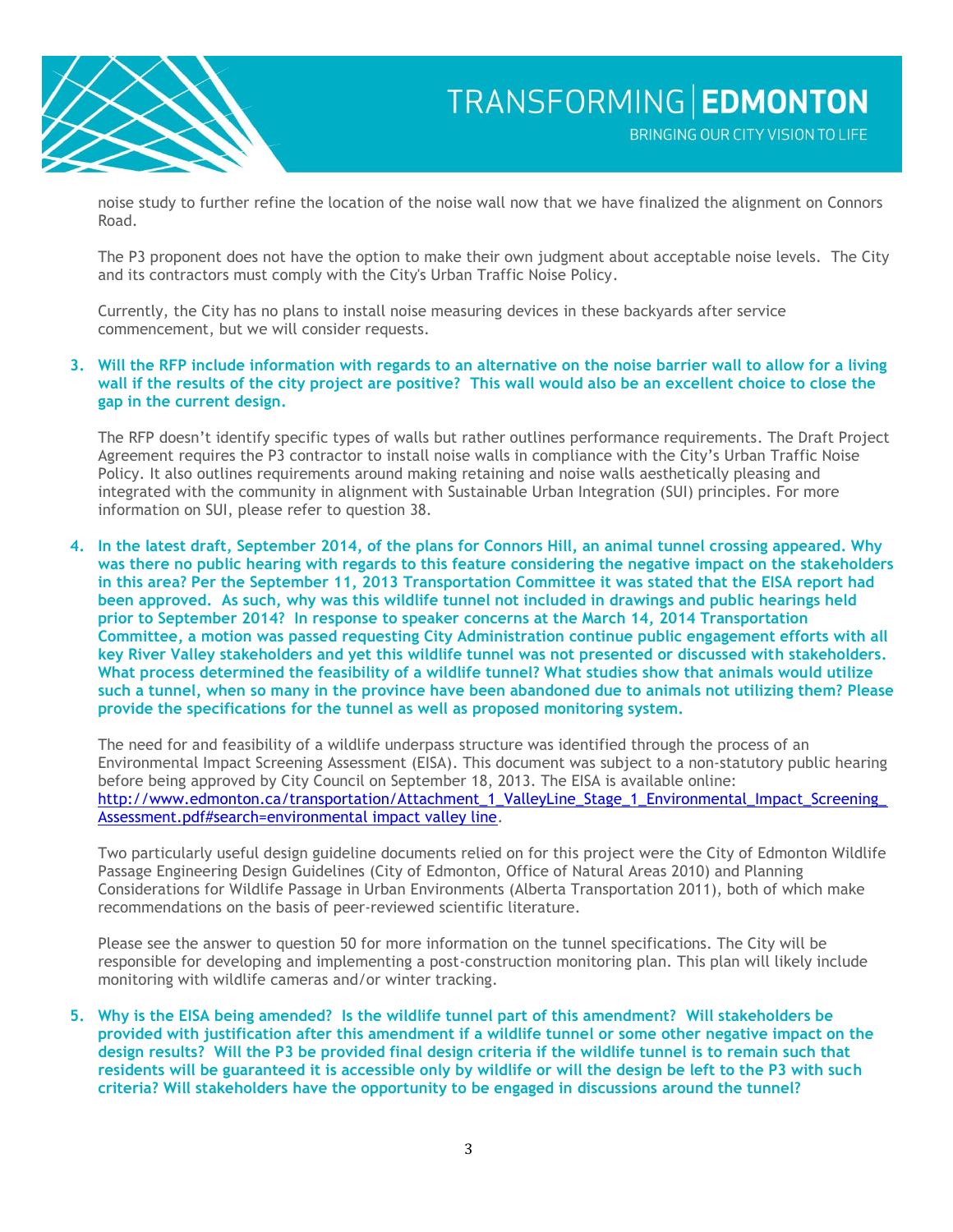

Since the completion of the Environmental Impact Screening Assessment (EISA), there have been a number of minor changes in the project boundaries, primarily in response to issues and concerns identified by stakeholders during the preliminary design process. These boundary changes have triggered the need for, and are the subject of, an update to the EISA.

The wildlife underpass is not addressed in the update, since it was already dealt with in the EISA and will not be affected by the proposed project boundary adjustments. The P3 contractor will develop the final design for the wildlife underpass based on requirements in the Project Agreement.

**6. Does the Valued Items 2.8.2 3) Assessed River Valley landscaping impact of construction footprint and 4) Assessed tree removal or damage impact of construction footprint; include minimizing the construction zone South of the retaining wall on Connors Hill and tree removal? At previous stakeholder discussions residents of 95 Avenue had been assured that the method of installing a tangent retaining wall would be such that a minimal amount of trees would require removal on the South side behind the wall; less than a meter. The new documentation provided in June 2014 shows a substantial area of several meters for the construction zone impacting a large number of trees on both the South and North sides of the proposed curb. This change brings the construction zone very close to the fence line of the residents, the same residents that will not have a noise barrier. Why was this change in design not shared at public engagement hearings considering the very negative impact to the stakeholders on an issue that the project team is fully aware of?**

Yes, anything within the North Saskatchewan River valley (NSRV) is subject to these performance incentives. Please refer to question 2 for the response regarding associated design refinements.

**7. Where are instructions in the RFP specifically to replace removed trees with mature trees immediately after end of construction as has been promised on multiple occasions? Refer to the What we Hear March – April 2012 2.6.1 Comments Summary document. What the stakeholders like about their community – Trees on 95 Avenue are valued – mature trees. Strong sense of pride in existing feel which should be maintained. Convenient, quiet, proximity to everything. Overall Theme: Play on the natural beauty of the river valley – do not introduce lots of structures or 'man made' screening – use vegetation. Vegetation: Minimize removal of large trees / replace with mature trees.**

The Draft Project Agreement (Schedule 5) outlines Sustainable Urban Integration (SUI) principles, which include the themes referenced in this question. For more information on SUI, please refer to question 38. However, due to the size of mature trees and their root systems, it is not typically feasible to relocate them. Generally, new trees will be planted where feasible to restore affected areas along the corridor. The Draft Project Agreement also defines the minimum size of these trees.

#### **8. Why will the City not release Schedule 10 – Environmental Requirements in the RFP which relates to Connors Hill? The city knows that it has been a contentious issue throughout.**

Please see the answer to question 1. Schedule 10 is part of the Draft Project Agreement.

**9. Why are proponents not permitted to conduct their own geotechnical and environmental investigations during the Project Procurement Process? How will the stakeholders be notified if a proponent requests the City to conduct further studies? How will the stakeholders be notified if such further studies take place? Will the results of such studies be shared with the stakeholders? Have any further bore holes been drilled? What is the current stability on the hill? Where in the RFP are the stability factors that are to be met for design and construction in the Connors Road section? Where in the RFP are the specifications for drainage along the hill to prevent hydrostatic water pressure from building behind the wall? How will stakeholders receive information on the monitoring of the hill stability by the contractor during construction and for the 10 years following service commencement? Please provide to the stakeholders all of the geotechnical data that has been or will be provided to the three bidders.**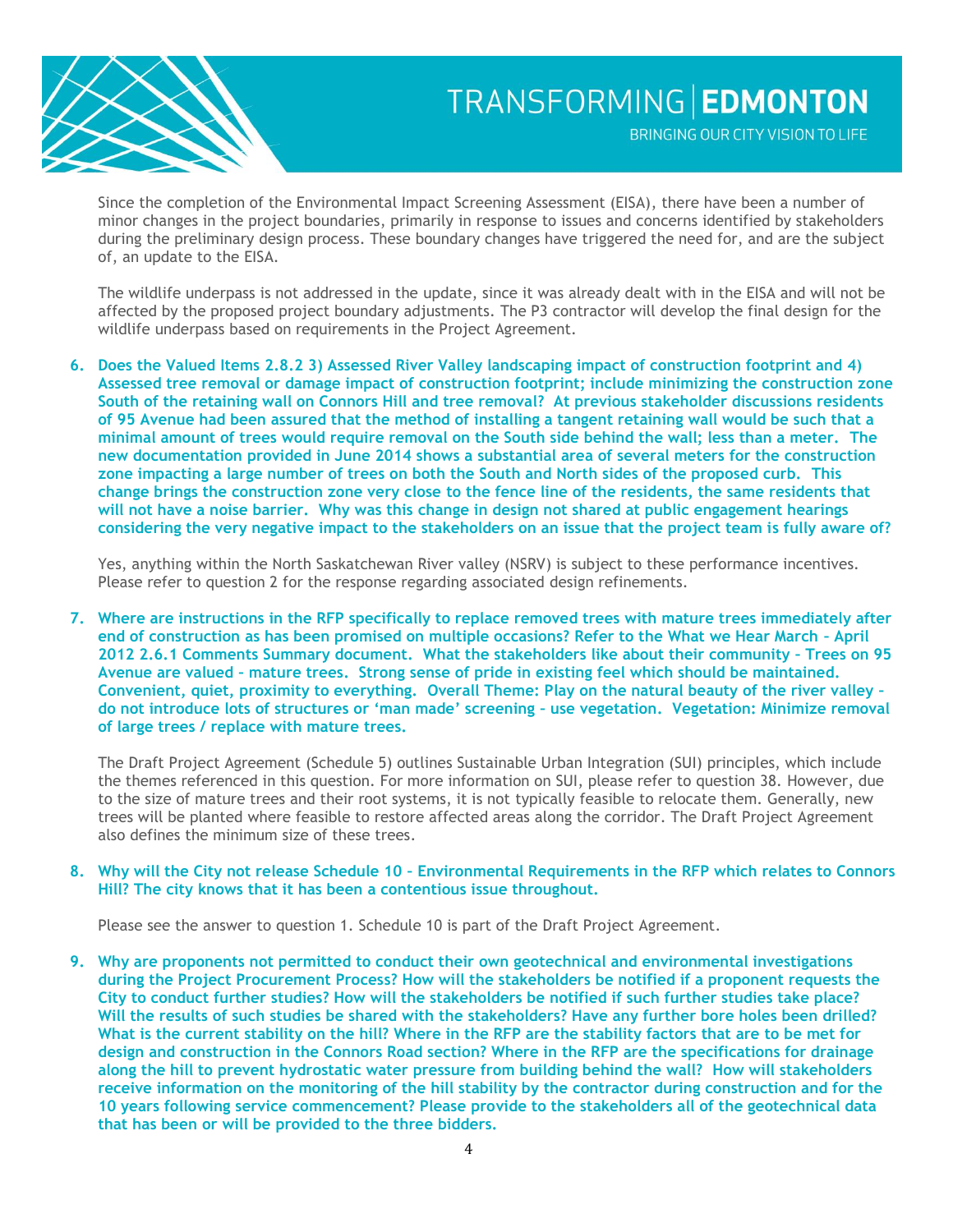

The City is co-ordinating the geotechnical and environmental investigation for the project at this time in order to minimize the number of tests and related public disruptions.

The City doesn't typically share testing details when it is minor work with minimal impacts on land or people. In cases where drilling is taking place at multiple locations along the alignment over the course of several weeks, the City has notified the public using its project listsery and web page: [www.edmonton.ca/valleyline.](http://www.edmonton.ca/valleyline) Such is the case with the drilling that took place in November/December 2014.

The Draft Project Agreement (schedules 5 and 7) includes geotechnical requirements along Connors Road; specifications for drainage behind the abutment and retaining walls to prevent the build-up of water pressures; and requirements for minimum factor of safety of structure head slopes, embankment side slopes, cut slopes and retaining walls. It speaks to maximum long-term lateral displacements of retaining walls. It outlines the requirements for the P3 contractor to monitor displacements and report to the City during construction. It also requires that the stability of the slope be monitored for 10 years after the completion of construction.

It isn't feasible for the City to provide all geotechnical data that has or will be provided to the 3 proponents. The successful P3 contractor must provide monitoring results to the City (as outlined above) and will consider sharing appropriate results with stakeholders when available and as required.

**10. Where are thresholds for vibration from construction and long term road traffic specified in the RFP? The road is being moved much closer to existing homes along Connors Hill and the residents have specifically been asking about the long term impact of the road traffic, documentation from the city only addresses the fact that the LRT will have no vibration but does not address the heavy car/truck traffic along the road. Where are the specifications for monitoring vibration from road traffic being addressed for residents along the Connors Hill section both during construction and for the long term? Please provide the vibration assessments that have been completed along with assessments of the expected construction and long term vibration levels resulting from the latest design proposal.**

The Draft Project Agreement (Schedule 5) includes thresholds for vibration from LRT construction and operation throughout the corridor. These thresholds are on the acceptable range based on industry standards. Vibration assessments undertaken by the City are not publicly available. The City does not anticipate that the vibration caused by vehicles and the LRT will have a negative impact on adjacent structures.

#### **11. What will be included in the city paid pre-inspection of property for residents along the LRT route? How will homes with fully finished basements that do not have the concrete floors or walls exposed be assessed? Will the city pay to test radon levels before and after in the basements of these homes? Why does the city not pay for the post construction assessment? Who will be responsible if/when hill stability fails and property is damaged along Connors Hill, the city or the P3? What is the compensation if property (yards, vegetation, fences, structures, homes etc) are damaged? Full replacement value?**

Pre-construction condition baseline surveys will be offered for properties directly adjacent to the alignment. As per industry standards, surveys are completed on accessible and visible elements. The scope of these surveys will vary according to building type and will generally include a walk-through visual observations survey. Photos and/or video are used to document existing conditions.

The City does not conduct radon testing and will not include this testing as part of the pre-construction condition baseline survey.

Post-construction condition surveys may be completed by the City, as required.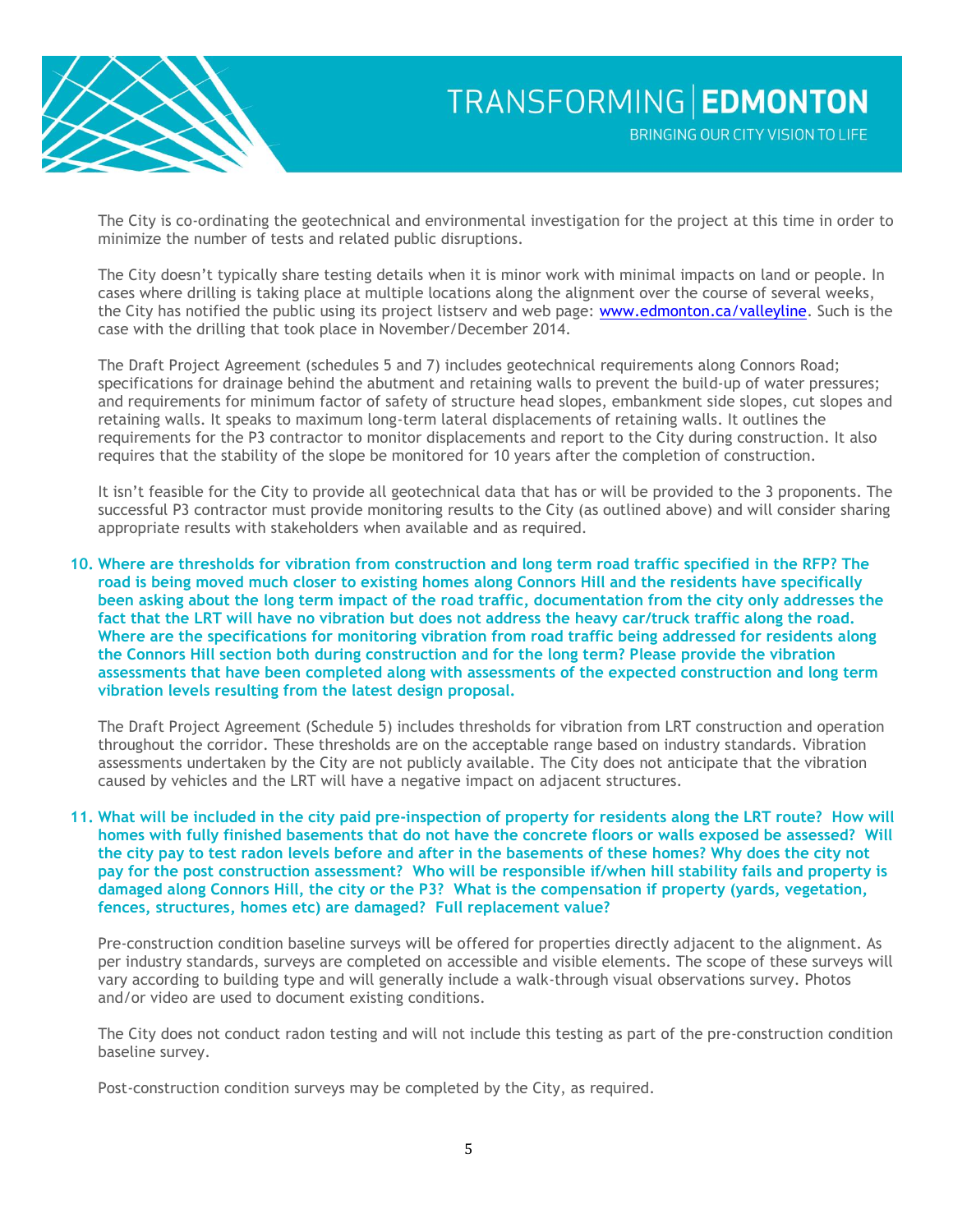

BRINGING OUR CITY VISION TO LIFE

In response to your last three questions: The City and the P3 contractor will implement appropriate measures to attempt to protect property from damage. LRT construction and operation should not adversely affect the stability of the hill or cause damage to property. However, claims can be made in the unlikely event that damage has occurred. Liability and compensation would depend on the nature and cause of the damage. A process to make claims related to this project will shared at a later date.

**12. Where in the RFP is the P3 encouraged 'to bring innovative and optimized design and construction solutions to the project' specifically with regards to minimizing the impact to the South and North stakeholders with the boundaries of Option 2 as the maximum? What are the criteria, besides cost, being set for these innovative and optimized solutions? Are the bidders required to bring forward multiple design solutions that meet the criteria? If so, what are the weighting criteria on varying options? Re Innovation Submissions (RFP Sec. 2.3.5), how will the public be able to respond to potential or accepted innovations from proponents through the public engagement process? Will the Innovation Process enable stakeholders to communicate concerns and propose solutions related to design and construction scheduling to the Proponent(s)?**

The RFP doesn't specify requirements for particular innovations. Rather, the P3 procurement process as a whole is designed to encourage innovation. It does this in part by providing performance criteria against which the proponent can implement innovations in design, construction, financing, operations, and maintenance to meet the project objectives and optimize life-cycle costs. These performance criteria are set out in the Draft Project Agreement.

Generally, the City will assess innovation submissions on whether they provide cost savings, schedule advantages and/or a risk reduction to the City. The City retains final rights to approve or deny any innovation proposals submitted by proponents.

The City also retains the discretion to consult with the public during procurement if it deems it necessary to validate a proponent innovation submission. After contract award, the P3 contractor will share information about the final design with the public.

#### **13. Why has the shared use path on the North side of Connors Hill been doubled since the original design? If this is a city policy, why was it not in the original design?**

As the project has evolved from concept planning to preliminary engineering, the design has been refined to incorporate City guidelines at a greater level of detail. Details such as sidewalk/shared-use path width are not typically defined at the early planning stages in the project.

#### **14. When is the city going to hold neighbourhood consultations about changes to the intersection at Connors Road and 95 Street? Such needs to completed immediately as it impacts design specifications in the RFP.**

Some residents suggested a change to 95 Street at Connors Road that deviates from what was discussed with the community during preliminary engineering. This suggestion will be submitted to the greater community through such means as the affected Citizen Working Group, which will be formed early in 2015.

**15. What is the time schedule for construction of the Connors Hill portion of the route? Per the AECOM study 'Accessibility of large construction machinery to the south slope is very challenging and will result in long and intrusive road closures'. What are the scale of the monetary incentives and deductions for construction performance on the Connors Hill section? Please provide the report that the project team was to provide to the Transportation Committee per the September 11, 2013 motion in which it was stated a report was to provide options to shorten the construction period and possible staging of construction in the River Valley.**

It is up to the P3 contractor to schedule the work to meet project milestones. Their construction schedule won't be finalized until closer to the start of construction. Generally, the P3 contractor will have 5 years to complete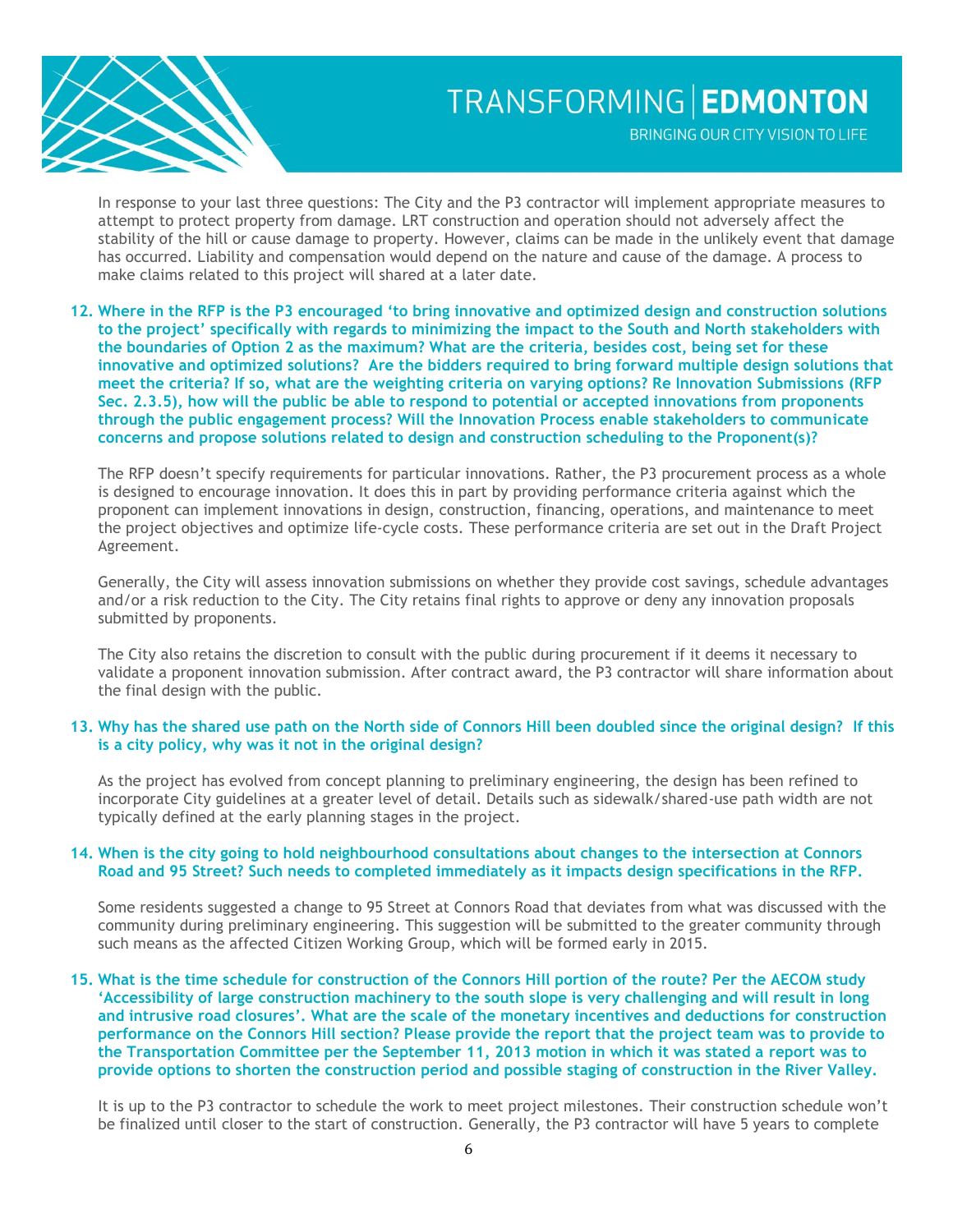

BRINGING OUR CITY VISION TO LIFE

the project (this includes completing detailed design, construction, testing, and commissioning). The project is scheduled for 2016-2020. More detailed construction information, including timelines, will be shared with the public when it is available, with the understanding that this information will be subject to change.

There is a performance-incentive regime embedded in the Draft Project Agreement. It incentivizes proponents to minimize the duration of work in the river valley and, more generally, to minimize traffic impacts and disruption. These items are a significant part of the technical and financial proposals to be prepared by the proponents and are considered to be strong incentives for promoting these desired behaviours during construction.

Reports on the scale of the monetary incentives and deductions are confidential.

**16. Has the city completed an assessment to the negative impact of this design with the move South, the construction zone/period, removal of trees, wildlife tunnel, noise, vibration, gaps in the retaining wall to the value of properties on 95 Avenue at the top of Connors Hill? Can residents expect a drop in their property tax assessments as a result? Per the March 2012 LRT Route Planning & Evaluation Criteria, Impact on local property values is one of the criteria of design options, as are Potential for noise/vibration impacts.**

This question refers to the final decision about the alignment of the LRT on Connors Road. This decision was based on a number of factors consistent with the abovementioned LRT route planning and evaluation criteria including environmental impact, social impact, community impact, cost, and feasibility.

Property taxes are dependent on a property value assessment:

[http://www.edmonton.ca/residential\\_neighbourhoods/property\\_tax\\_assessment/property-assessment.aspx.](http://www.edmonton.ca/residential_neighbourhoods/property_tax_assessment/property-assessment.aspx) A number of factors influence the value of a particular property (e.g. market supply, demand, highest best use, location, condition). However, studies in Edmonton and other cities have shown that more transportation options like LRT around a property can increase the value of that property. Experience from Toronto, Vancouver, Portland, Los Angeles, and Dallas suggests such a rise in property values along with growing public interest in transit oriented development in general. More information can be found in the Building a City Around LRT fact sheet: [http://www.edmonton.ca/transportation/building\\_a\\_city\\_around\\_LRT.pdf.](http://www.edmonton.ca/transportation/building_a_city_around_LRT.pdf)

#### **17. Where in the RFP are provisions made for safeguarding existing stakeholder input and commitments to stakeholders? What assurance is there that the City will honour commitments made to stakeholders along the route?**

The RFP documents are founded on the concept plan and preliminary design, which were approved by City Council and reflect commitments developed out of an extensive public engagement process.

The City's assurance is this: we will continue to respect the commitments made to our stakeholders. A summary of these commitments was presented to City Council on July 16, 2014. To see the summary, visit: [http://sirepub.edmonton.ca/sirepub/mtgviewer.aspx?meetid=1257&doctype=MINUTES.](http://sirepub.edmonton.ca/sirepub/mtgviewer.aspx?meetid=1257&doctype=MINUTES) Please click on item 6.3 and you'll find it in the supporting materials.

Furthermore, the project is subject to continued oversight by City Administration, the LRT Governance Board (during the P3 procurement phase), and City Council who are all aligned towards protecting the interests of the citizens of Edmonton as a whole.

**18. What happened to the formation of the Citizen Working Group that was going to allow the stakeholders the opportunity for an improved engagement process? Why is the public engagement process defined in the RFP not available to the public? How is it that the Communications and Public Engagement Plan remains a draft while at the same time activities within the plan, like issuing the RFP have already taken place?**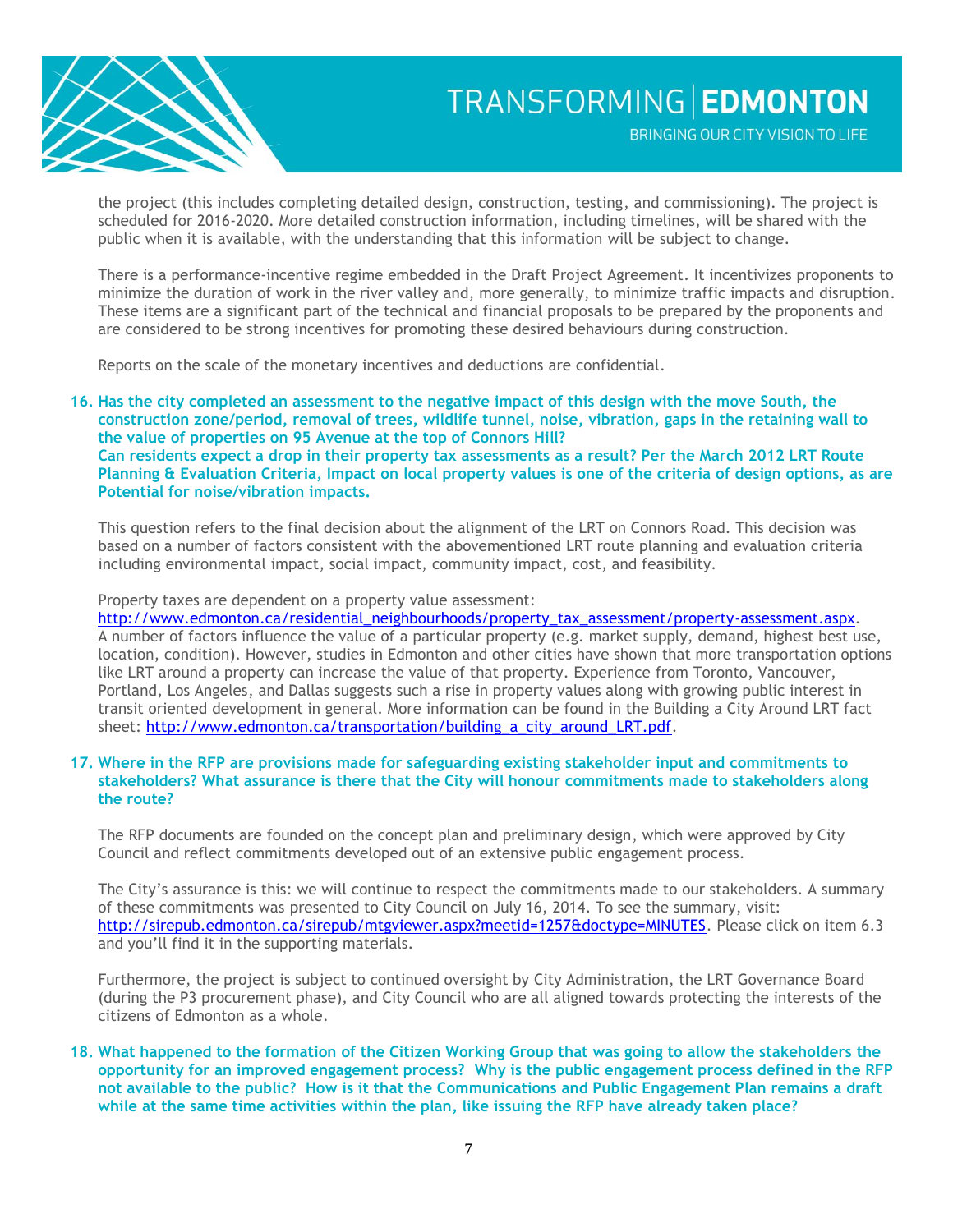

Please see the answer to question 92 for more information on the Citizen Working Groups.

A public engagement process is not established in the Instructions to Proponents (ITP) as there is no public engagement requirement for the proponents during the procurement process. Rather, the Draft Project Agreement outlines rigorous protocols and requirements for public communications and engagement on the project by the successful proponent. The City will oversee public communications and engagement, while the successful proponent will be charged with developing and executing its own public communications and engagement plan.

The City is wholly responsible for communications and engagement during the procurement process. The City developed a communications and public engagement plan for the procurement process and presented this plan to City Council as a draft on July 16, 2014 (available here:

[http://sirepub.edmonton.ca/sirepub/mtgviewer.aspx?meetid=1257&doctype=MINUTES.](http://sirepub.edmonton.ca/sirepub/mtgviewer.aspx?meetid=1257&doctype=MINUTES) Please click on item 6.3 and you'll find it in the supporting materials). This draft plan forms the basis of communications planning and activities during the procurement process, which will continue throughout 2015.

**19. Why has the Transportation Committee not followed through on its statements to the stakeholders that the RFP should be fully disclosed to the public? Further, the project manager assured stakeholders as recent as June 2014 that detailed responses to questions about design and construction were not being answered at this time as such would be contained in the publicly- released RFP. Instead the vast majority of the document has been redacted such that only 120 pages of 1,726 were made public.**

Please see the answer to question 1.

**20. Why is the entire Volume 2 of the RFP, which contains the SE LRT design and construction scheduling details, not publicly disclosed?**

Please see the answer to question 1.

**21. Why are the Design Guide (RFP Sec. 1.5.3) and the Reference Design (RFP Sec. 1.5.4) not available to the public?**

Please see the answer to question 1.

**22. How is it that the Transportation Committee did not include the RFP on the agenda for the Oct 29th meeting considering the city goal of public engagement and this being the only meeting scheduled in the time frame of the RFP being made public and the deadline for public comment? Thus, not allowing public input on the RFP at a Transportation Committee meeting prior to submittal of questions.**

City Council set up a process through which to receive and consider public questions and feedback on the RFP. This process is outlined in a motion in the July 16, 2014, which is available here in item 6.3: [http://sirepub.edmonton.ca/sirepub/mtgviewer.aspx?meetid=1257&doctype=MINUTES.](http://sirepub.edmonton.ca/sirepub/mtgviewer.aspx?meetid=1257&doctype=MINUTES)

This process is in addition to the normal ways Edmontonians can communicate with the City, which are available anytime. This includes the LRT Projects Information Centre: Irtprojects@edmonton.ca or 780-496-4874 (voicemail).

**23. What are the guarantees related to design and construction in the RFP that Administration has committed to Council will be included. How do these guarantees impact the proponents' capacity for innovation?**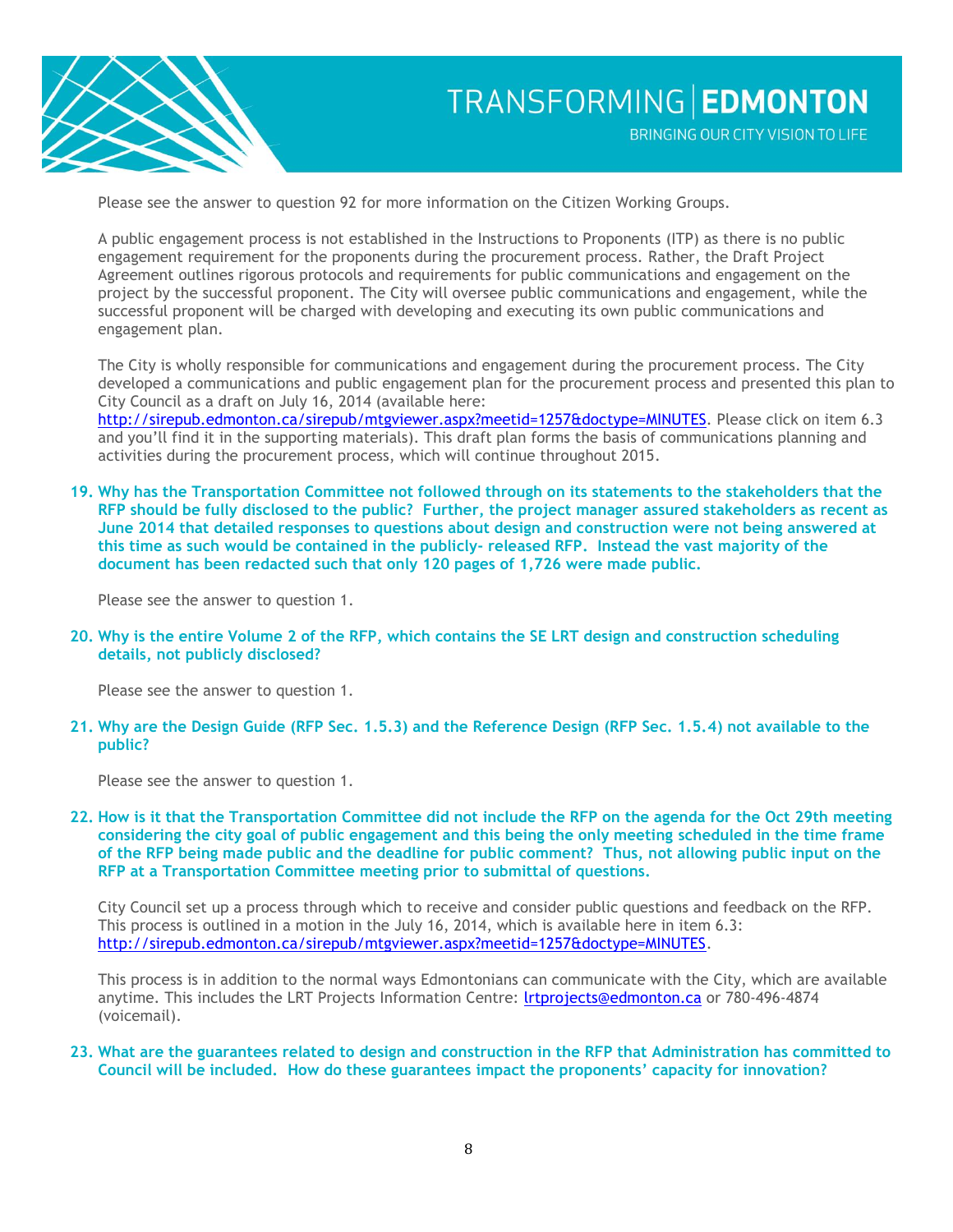

Please see the answer to question 12. Proponent innovations that deviate from the City-Council-approved concept plan, preliminary design and stakeholder commitments will not be approved without a full evaluation of their impacts.

A detailed history of the concept plan is available here: [http://www.edmonton.ca/transportation/ets/future\\_transit/Project-History-Concept.aspx](http://www.edmonton.ca/transportation/ets/future_transit/Project-History-Concept.aspx)

A detailed history of the preliminary design is available here: [http://www.edmonton.ca/transportation/ets/future\\_transit/project-history-design.aspx](http://www.edmonton.ca/transportation/ets/future_transit/project-history-design.aspx)

To see the summary of stakeholder commitments, visit:

[http://sirepub.edmonton.ca/sirepub/mtgviewer.aspx?meetid=1257&doctype=MINUTES.](http://sirepub.edmonton.ca/sirepub/mtgviewer.aspx?meetid=1257&doctype=MINUTES) Please click on item 6.3 and you'll find it in the supporting materials.

## **SUBMISSION 3**

**24. Does the RFP contain a functional and economical resolution for snow removal? If the snow is removed from the tracks on 95th Ave, it will go on the road; if the snow is removed from the road, it will go on the tracks? I know the LRT consultants were going to speak to other Northern cities. Have there been any satisfactory recommendations?**

The City did gain insight from looking at best practices for snow removal along LRT corridors in Edmonton and other northern cities. These insights are reflected in the Draft Project Agreement.

The Draft Project Agreement allocates the responsibility for snow removal along the corridor, including the road right-of-way and the LRT alignment to avoid the situation mentioned in this question. The City will continue to be responsible for snow removal along most roadways and City sidewalks/shared-use paths in accordance with the City's snow removal policy. The P3 contractor will be responsible for clearing snow along the guideway (track structure) and some roadways along the LRT corridor in accordance with the City's snow removal policy. This approach is designed to improve the efficiency of snow removal along narrower corridors. For example, the P3 contractor will be responsible for snow clearing from the guideway and roadway on 95 Avenue (Connors Road to 85 Street) and on 83 Street (82 Avenue to Argyll Road). The Draft Project Agreement includes performance requirements for snow removal at these locations that consider the roadway and guideway as a whole (i.e the P3 contractor can't sacrifice road performance for track performance). In addition, neither the City nor the P3 contractor is permitted to move snow onto the others' area of responsibility.

## **SUBMISSION 4**

**25. Any encroachment to the vertical height of the Edmonton Ski Club will be detrimental to the ski club viability if mitigation plans are not in place. Removal, re-alignment and possible replacement of ski lifts have been discussed as mitigation strategies. Despite 5 years of this discussion with LRT Planners, and public guarantees from our current councillor and our former mayor, for "no negative impact on the Edmonton Ski Club, no mention of this need has appeared in the RFP. Why?**

The Draft Project Agreement addresses the existing functions of the Edmonton Ski Club (ESC) by defining design and construction constraints to be followed by the P3 contractor in order to minimize impacts to the ski club. These constraints were developed based on past discussions with the ESC and include:

- Final grading of the construction site at the ski hill will not impact two of the current ski slopes.
- The current slope, area and elevation of three of the current ski slopes will be maintained except to the extent required to accommodate re-grading of the ski lift landing areas.
- Construction access to the ESC is restricted to the off-season.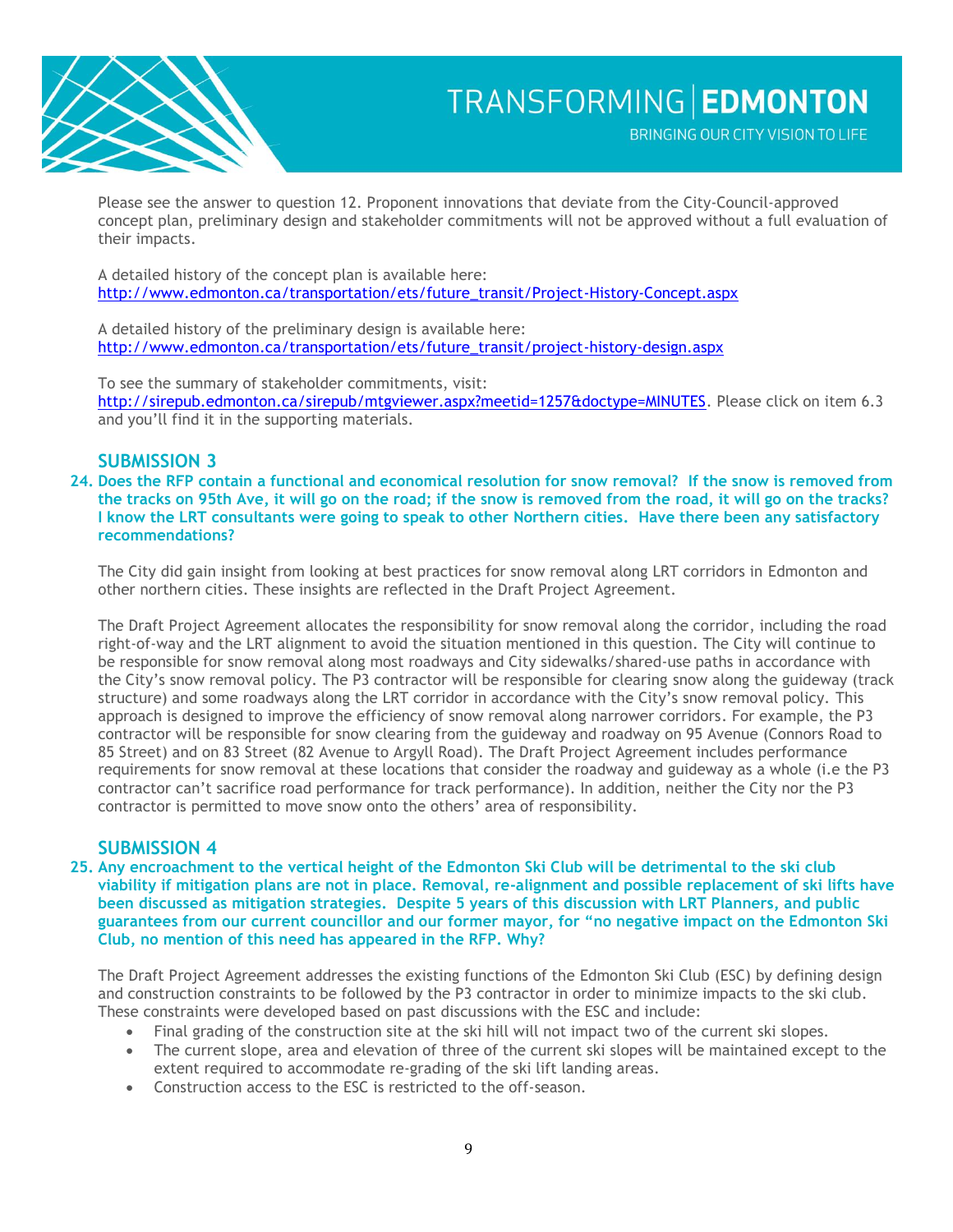

BRINGING OUR CITY VISION TO LIFE

**26. The Edmonton Ski Club's redevelopment Master Plan has repositioned access to the site to the west entrance. This change accommodates better flow of traffic and reduces noise, parking and traffic congestion for Cloverdale residents. Why has the City insisted to keep a 10,000 square foot storage building and an electrical power station at this west entrance when these structures are in absolute disregard for the River Valley Plan and the City's stated commitment to Sustainable Urban Integration?**

The City appreciates the ESC's desire to redevelop the area. We will continue to work with the ESC to move forward in a way that is as mutually beneficial as possible.

The new storage building is replacing an existing storage building that is located at this site within the North Saskatchewan River valley (NSRV) and is required to support the operation of various City facilities, including the Muttart Conservatory. This continues to be best location to support these needs.

The traction power substation is required along the LRT corridor to power the trains. It is necessary to provide a power source for LRT operation in the area due to the steep grades around the NSRV. The proposed location has been determined to provide the best technical solution in the least intrusive location.

**27. The Edmonton Ski Club survival depends on continued use by a variety of skiing activities such as racing, freestyle and biathlon. The ESC has stated that a shut-down, even for part of any season will cause the complete loss of all participants and families in these events with no guarantees of recapturing this audience. Why has the City not included this survival requirement within the RFP?**

Please see the answer to question 25. The Draft Project Agreement includes numerous requirements and performance incentives designed to minimize impacts to stakeholders (including ESC) as much as possible. Moving forward, the City and its P3 contractor will continue to be available to share information, and to anticipate and resolve any issues during construction and operations.

**28. The City has asked for innovative strategies under the P3 development concept yet has not shared or indicated in any way that the P3 partner will not be chosen strictly as the lowest bidder. Stakeholder groups have proposed a number of innovative options including a canopy over Connors Road that will provide greater vertical height for ski runs but most importantly remove the scar caused by the massive industrial infrastructure of the LRT line. Why is the City not providing clarity on its intentions?**

Please see the answer to question 12. It's important to note that the successful proponent will be the one who has delivered a technical solution that is compliant with the Project Agreement and that offers the lowest lifecycle cost bid to the City.

Proponents must meet the extensive requirements outlined in the RFP documents in order to have a technicallycompliant solution. The City will then select the lowest net-present-value price proposal from those proponents that submitted technically-compliant bids. The lowest net-present-value is a combination of the capital costs to design and build, and the operations and maintenance costs over the term of the contract.

It's also important to note that the City has and will continue to communicate its intentions, one of which is to engage with Edmontonians on this project.

The City reviewed several stakeholder proposals related to Connors Road, including the canopy structure mentioned above, and deemed these proposals infeasible. This information has been communicated back to those who submitted those proposals.

### **SUBMISSION 5**

**29. Why is Administration withholding all but 120 pages contained in the 1,726-page Request for Proposals?**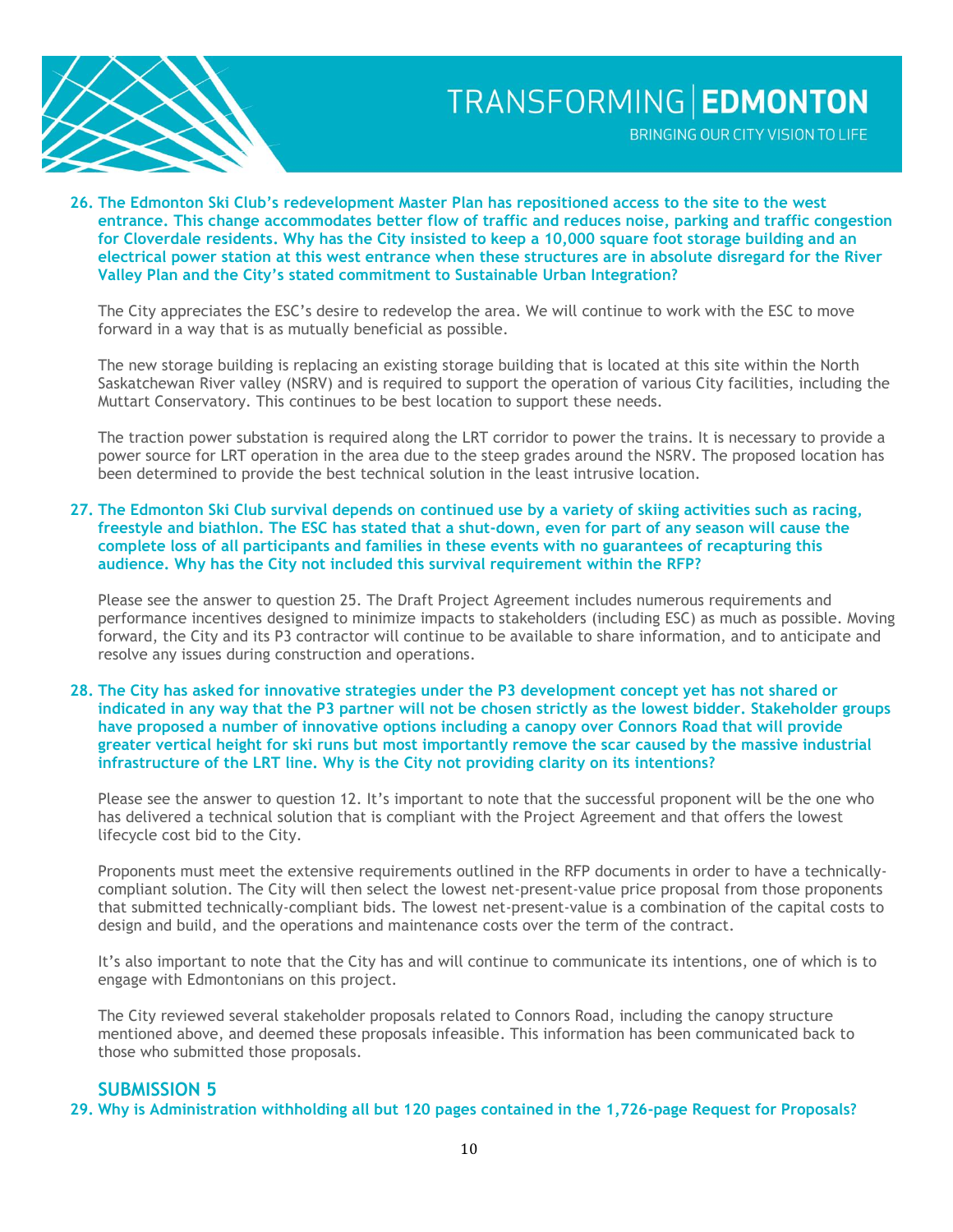

Please see the answer to question 1.

#### **30. Why is all of Volume 2 of the RFP, which includes SE LRT design and construction scheduling details, not publicly disclosed?**

Please see the answer to question 1. It's important to note that the Draft Project Agreement (Volume 2) does not specify construction scheduling. For more information on construction scheduling, please see the answer to question 15.

**31. How can the public release of just 7 percent of the total RFP be reconciled with the City's commitment to maintain "a high level of public accountability and transparency throughout the Project Procurement Process"(RFP Sec. 1.2)?**

Please see the answer to question 1.

**32. How does withholding virtually all of the RFP respect the direction of Council to release as much detail as possible (other than financial details), and uphold the assurances given to NSRV stakeholders by project manager Brad Smid at a June 2014 meeting that detailed responses to questions about design and construction would be contained in the publicly-released sections of the RFP?**

Please see the answer to question 1.

Detailed responses are being provided through this Q&A process and are also being shared with individual stakeholders/groups upon request.

**33. Do the withheld portions of the RFP contain a critical path of construction setting out specific construction timelines related to project elements in the NSRV, including the combined LRT-pedestrian bridge, the Connors Hill Road section, and the elevated trackway over 98th Avenue, and if so, what are those timelines?**

Please see the answer to question 15 for general construction timeline requirements in the Draft Project Agreement.

The Draft Project Agreement does identify specific timeline requirements for the Tawatinâ Bridge (the combined LRT/pedestrian bridge to which this question refers) and the pedestrian bridge over 98 Avenue. The P3 contractor will have 34 months to complete the Tawatinâ Bridge to a sufficient level to reopen the shared-use path across the river. Each day that the P3 contractor exceeds the 34 month period will result in a financial deduction. Financial incentives are offered to the P3 contractor for early completion. The closure of the pedestrian bridge over 98 Avenue will not be permitted and all accesses will be maintained throughout the construction period.

#### **34. Why is the public engagement process defined in the RFP not available to the public, and what is the process?**

Please see the answer to question 18.

**35. Why is the Design Guide (RFP Sec. 1.5.3) and the Reference Design (RFP Sec. 1.5.4) not available to the public?**

Please see the answer to question 1.

**36. Re Innovation Submissions (RFP Sec. 2.3.5), how will the public be able to respond to potential or accepted innovations from proponents through the public engagement process?**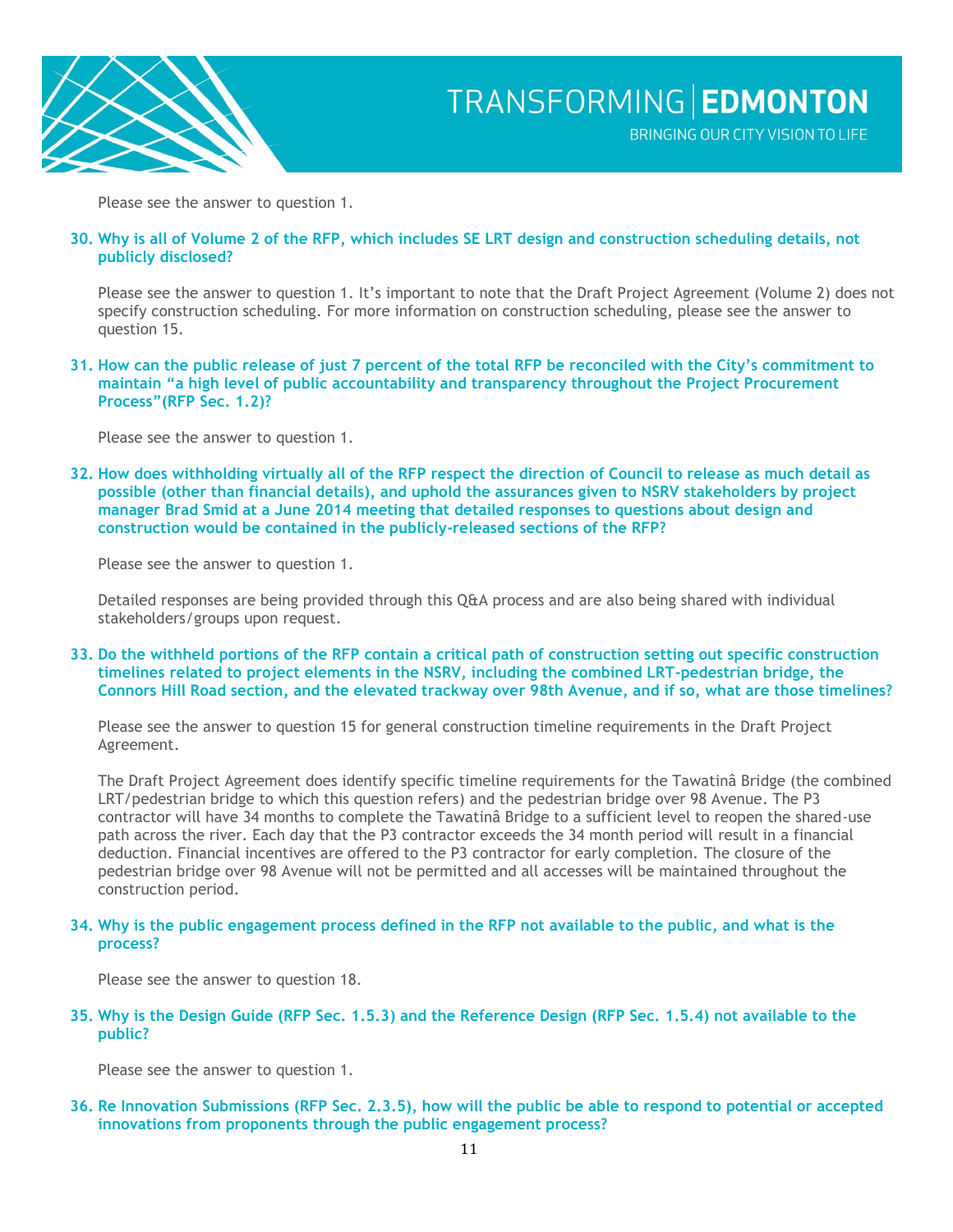

Please see the answer to question 12.

**37. Will the Innovation Process enable stakeholders to communicate concerns and propose solutions related to design and construction scheduling to the Proponent(s)?**

Please see the answer to question 12.

**38. How can the principles of Sustainable Urban Integration and the commitment to minimizing NSRV impacts be reconciled with the current design that positions significant peripheral infrastructure, including the 300-foot rail siding at the Muttart Station and the 5,000-sq. ft. Muttart Storage building, in the central river valley parklands?**

To provide some context on Sustainable Urban Integration (SUI): the City wants to ensure that the Valley Line is integrated into the communities it serves. To achieve this, the City has developed a design approach called SUI and enshrined the principles of this approach into the P3 procurement process and Draft Project Agreement.

These principles include ensuring that the aesthetics of the stops, stations, and light rail vehicles integrate with the surrounding communities. SUI also means recognizing the value of creating livable, pedestrian-friendly environments that maintain a strong sense of place. The SUI principles have been developed in accordance with the City's strategic vision and refined through extensive public involvement to ensure that the Valley Line is fully integrated into the communities it serves and supports Edmonton's vision for both the project and its overall growth as a city.

Both of the structures mentioned in this question were identified as part of the project during preliminary engineering. The pocket track is required for the operation of the line and the City has selected the best possible location after a great deal of consideration. The storage building is a replacement of an existing building, which needs to be relocated slightly to accommodate the guideway. For more information on the storage building, please see the answer to question 26. Both of these structures are subject to the abovementioned SUI design principles and requirements of the Environmental Impact Screening Assessment (EISA). For more information on the EISA, please see the answer to question 4.

#### **39. Does the RFP address the "detour strategy" for pedestrian traffic across the NSR while the bridge is down, and if so, what is the strategy?**

Yes, the detour strategy is in the Draft Project Agreement. The City will communicate the detour strategy to the public in 2015. The P3 contractor will be responsible for implementing the detours and for communicating those detours during construction.

### **SUBMISSION 6**

**40. At a June 10 meeting with stakeholders from Riverdale/Cloverdale, a commitment was affirmed on the part of the City that the Cameron Avenue to Portal access road would be moved substantially west of earlier plans. When I asked if this would be nailed down in the RFP, I was told yes. The email below was later sent, linking to renderings indicating the point at which the access road would diverge from the current bike path route. My first question about the redacted portions of the RFP: Can you please confirm that the RFP requires this placement of the access road, such that a P3 contractor cannot late decide that the route will revert to its earlier configuration, where the Y junction was closer to Cameron Avenue?**

The location of the access road is still subject to the detailed design of the P3 contractor. The Draft Project Agreement requires that this access road must fit within the limited boundaries established in the Environmental Impact Screening Assessment (EISA), must meet Sustainable Urban Integration (SUI) design principles, and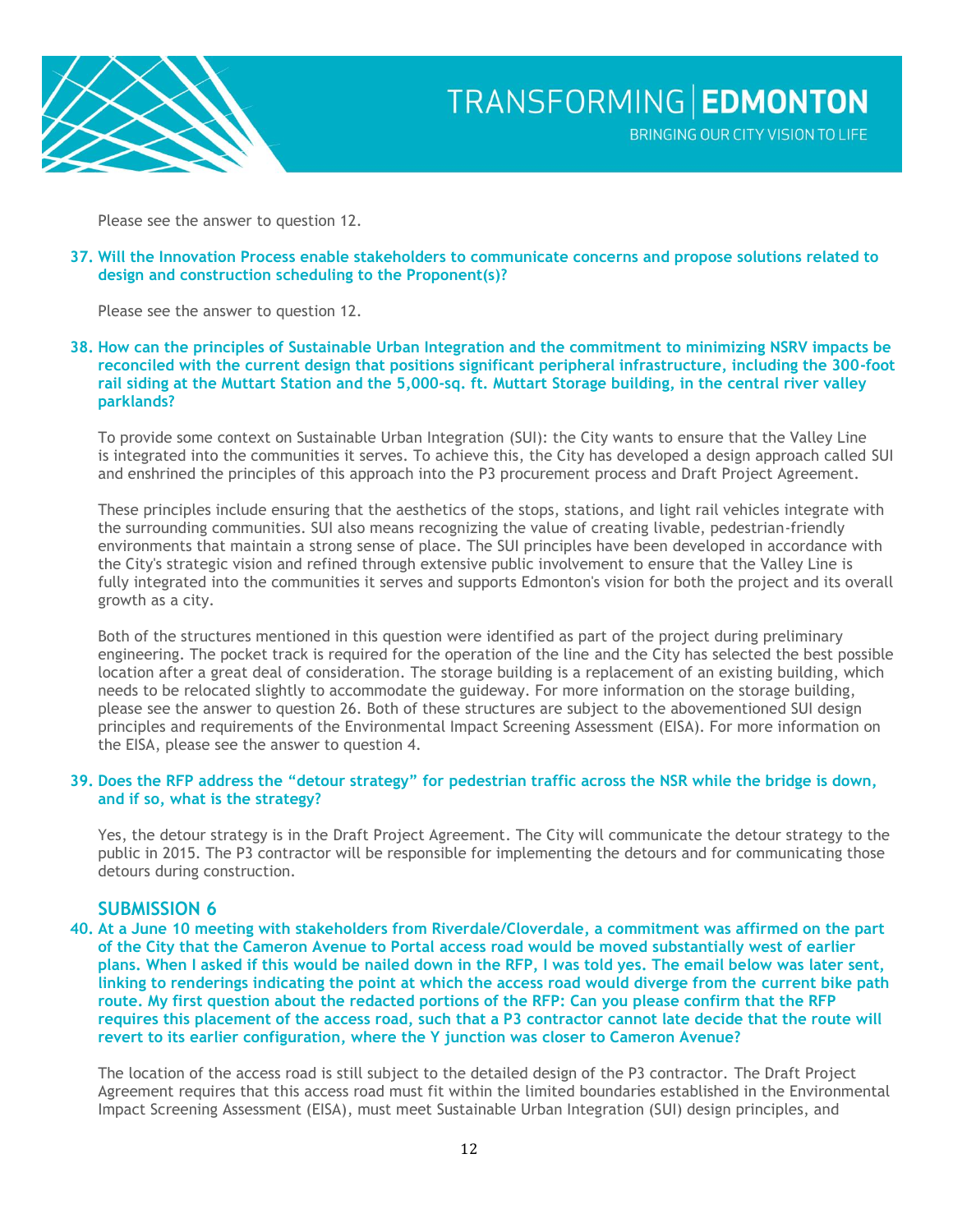

minimize impacts to the river valley. For more information on SUI and the EISA, please see the answer to question 38.

#### **41. At a number of meetings and in a number of communications, it has been made clear that during construction the Cameron Avenue access route would be used only during Louise McKinney events, and that the Louise McKinney construction route would be used "95%" of the time. Could you please confirm that this stipulation that Cameron Avenue will be a construction route only under rare and stipulated circumstances is reflected in the RFP?**

Yes. The Draft Project Agreement restricts the use for construction purposes of the permanent access road from Cameron Avenue to the tunnel portal to the duration of festivals and events that limit the use of the temporary construction access route in Louise McKinney Riverfront Park, including set-up and tear-down periods for these events.

## **SUBMISSION 7**

**42. Will the stakeholder commitments made to the Edmonton Folk Music Festival (EFMF) by Valley Line Administration, as detailed in Volume 2 of the Valley Line Request for Proposals (RFP), be released to the EFMF? If the stakeholder commitments will be released, when will this information be made public? If stakeholder commitments will not be released, what is the rationale behind this decision?**

Yes, these stakeholder commitments are being shared through this document.

The Draft Project Agreement defines design and construction constraints to be followed by the P3 contractor in order to minimize impacts to the EFMF. These include:

- Suspending construction activity and construction traffic near the festival site during the EFMF, with the exception of those that have no potential to be audible on the EFMF site or impact the EFMF in any manner, which may be permitted subject to City approval.
- Scheduling stripping, re-grading and re-vegetating of any lands that overlap the EFMF site to ensure that a consistent, well-established lawn is present throughout the EFMF site at the time of the festival.
- Providing access to the EFMF site for festival organizers to set up and tear down festival facilities.

#### **43. If a construction timeline for the Valley Line is specified in the RFP, will it be released prior to commencement of construction? If construction timelines will be released, when will this information be made public? If construction timelines will not be released, what is the rationale behind this decision?**

Please see the answer to question 15.

#### **44. What provisions are in place in the Valley Line RFP to resolve unidentified or unforeseen stakeholder concerns?**

The Draft Project Agreement requires the contractor to provide opportunities for ongoing stakeholder input about issues related to the design, construction, operation and maintenance of the Valley Line. The contractor is expected to consider and act upon any feedback, as appropriate, in a timely and responsible manner, with City oversight.

#### **45. Will either the City of Edmonton or the successful proponent (ProjectCo) be liable for losses suffered by, or additional costs incurred by, the EFMF in the event that unforeseen circumstances resulting from the construction or operation of the Valley Line LRT inhibit, delay or prevent the operation of the EFMF? If the City of Edmonton and/or ProjectCo will not assume such liability, what is the rationale behind this decision?**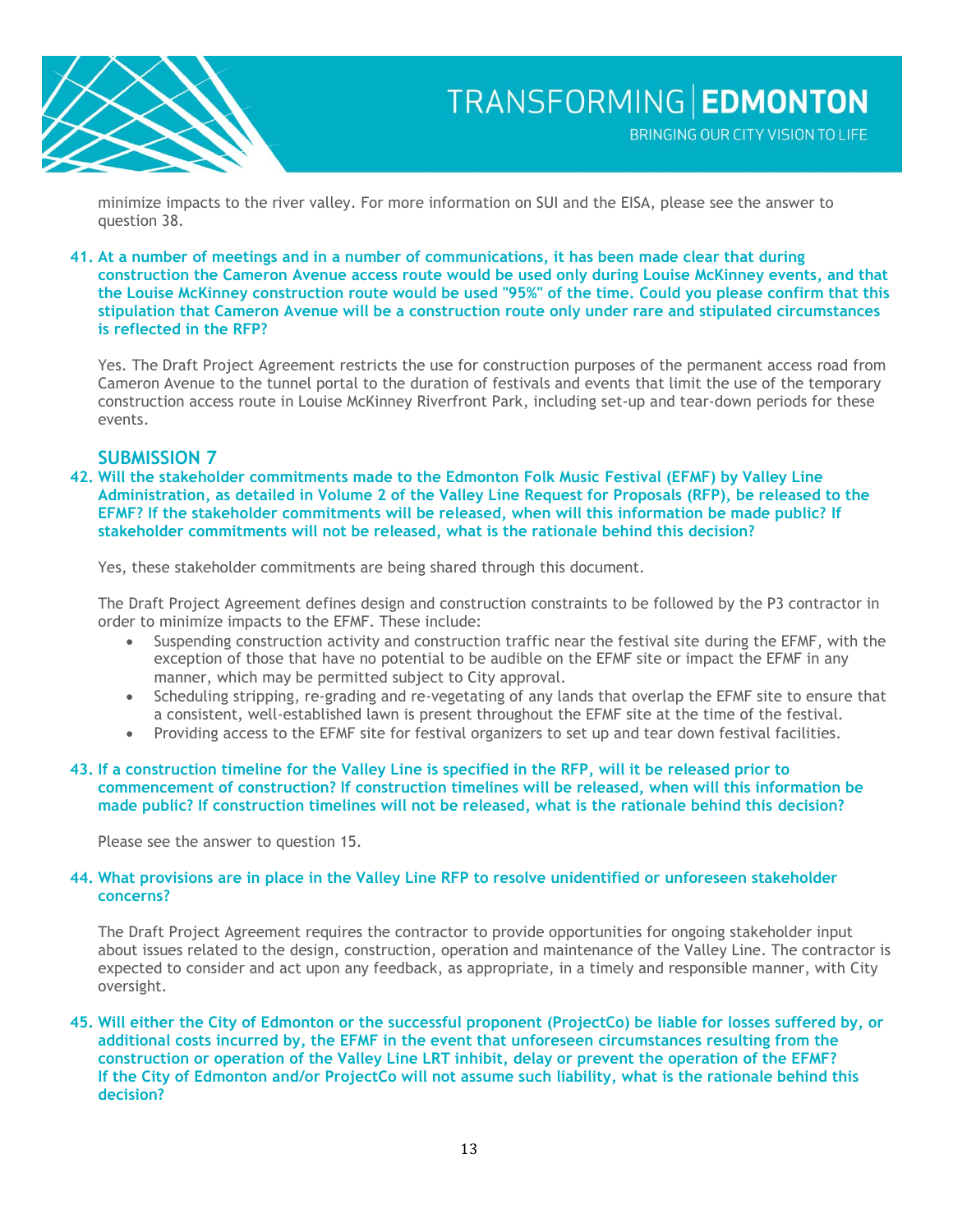

Please see the answer to question 27. Requirements in the Draft Project Agreement for minimizing impacts to the EFMF are outlined in the answer to question 42.

Pursuant to the Municipal Government Act, the City and its P3 contractor are not liable for business loss due to construction and operation of the Valley Line.

### **SUBMISSION 8**

#### **46. Can the City explain the contravening of its own river valley conservation policy by planning the removal of trees and habitat and the construction of massive retaining walls and barriers that impact human and wildlife access and appreciation?**

The City complied with all relevant policies, acts, bylaws and guidelines through the project's Environmental Impact Screening Assessment (EISA). Mitigation measures identified in the EISA have been incorporated into the Draft Project Agreement. For more information, please see the answer to question 4.

#### **47. What process determined the feasibility of a wildlife tunnel?**

Please see the answer to question 4.

#### **48. Where was stakeholder or expert advice consultation in this process?**

Stakeholders were consulted on the wildlife underpass. During public engagement on the preliminary design, members of the public commented on the importance of the wildlife corridor and the need to respect wildlife movement in the area. The wildlife underpass was one of the recommendations in the Environmental Impact Screening Assessment (EISA), which included a non-statutory public hearing in 2013 (for more information, please see the answer to question 4).

The recommendations in the EISA relied in part on studies undertaken by the University of Alberta. Since 2013, expert advice regarding the design and location of wildlife crossing structures was provided by the City's Urban Ecology Unit, Spencer Environmental Management Services Ltd., AECOM professional engineers, and provincial and municipal guideline documents.

#### **49. How will the City maintain access for ungulates and other non-burrowing animals to and from Mill Creek Ravine?**

The wildlife underpass structure at Connors Road will help to maintain access for wildlife to and from Mill Creek Ravine. It is designed to accommodate wildlife such as coyotes, porcupines, hares, and skunks. Smaller mammals may also use the proposed structure. Deer and moose movement through the larger project area will specifically be provided for closer to the river, underneath either end of the Tawatinâ Bridge.

#### **50. How will the city address the concomitant human problems that a tunnel will bring?**

The City is aware of concerns that the wildlife underpass at Connors Road could, like any other structure in the river valley, be used by people. The City has addressed this concern by reducing the minimum structure height in the Draft Project Agreement from the 2.2 m noted in the Environmental Impact Screening Assessment (EISA) to 1.5 m. The P3 contractor will design the structure so as to meet the functional requirements in the Project Agreement in the most cost-effective manner. Given the challenges with grades in the area, it is assumed that they will use the lowest height threshold.

In addition, the Draft Project Agreement requires that the area will be appropriately restored with the goal of having trees screen the openings of the wildlife corridor to encourage wildlife use and discourage human use.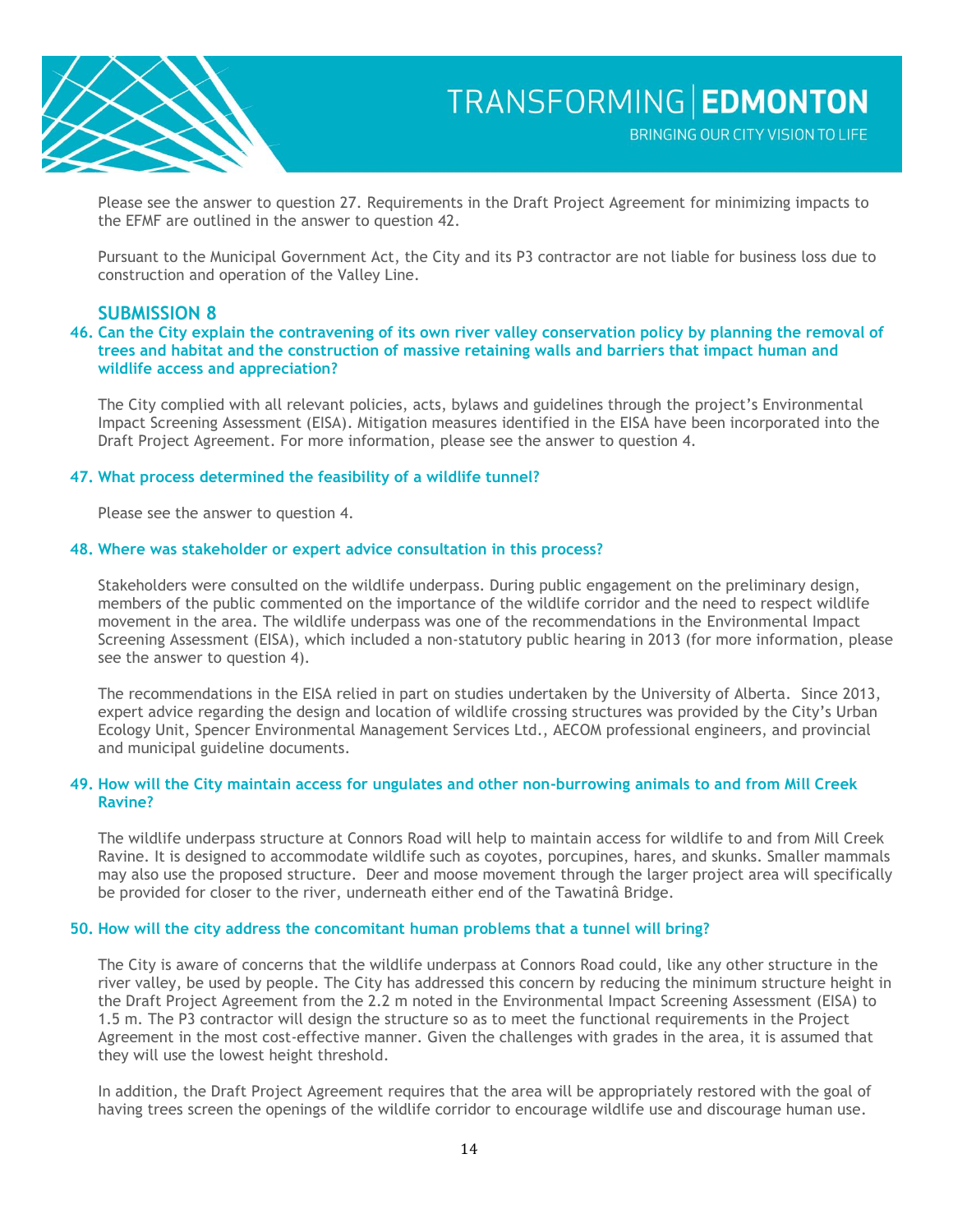

Once the Valley Line LRT is operational, the City will oversee the area near the wildlife tunnel as it does the rest of the river valley.

#### **51. How will the construction deal with the destruction of habitat of the endangered wood frog population living in the pond south of Connors Road?**

The City has taken great care to preserve wildlife habitat in the river valley during Valley Line construction and operation through both the Environmental Impact Screening Assessment (EISA) and the Draft Project Agreement. In the case of the wood frog, they are not considered to be endangered in Alberta and their habitat in the low area at the bottom of Connors Road is not expected to be disturbed by the Valley Line project.

#### **52. Will the City share with us the locations of bore-hole and environmental requests?**

Please see the answer to question 9.

#### **53. Section 2.3.5 - Innovation – how liberal an interpretation can this section be given?**

Please see the answer to question 12.

**54. Can the City provide us with a level of detail on the construction schedule – critical path for timelines and duration of construction?**

Please see the answer to question 15.

#### **SUBMISSION 9**

**55. How are cyclists accommodated on the Valley Line, as I see little or no infrastructure between Davies Station and Cloverdale Hill Rd, other than the possibility for a bike boulevard on 85 St between 90 Ave and 95 Ave**

A shared-use path (SUP) will be built where space permits along the LRT corridor. Where space is insufficient, cyclists can access the existing and proposed bike network. This includes providing connections between LRT stops/stations and nearby bike corridors.

### **SUBMISSION 10**

#### **56. What will be the regular process to review that the successful bidder is following all of the construction guidelines?**

There are many checks and balances throughout procurement, detailed design and construction where the City will have the opportunity to assess whether the successful proponent is following all of the Draft Project Agreement requirements and related construction guidelines.

Prior to starting construction, the proponents must submit a construction management plan to the City which, among other things, will describe the quality control and quality assurance checks, and field review processes that will be implemented to ensure compliance with the Project Agreement. The P3 contractor must also obtain and maintain a quality management system that is certified by an accredited ISO 9001 Standard certification agency.

To ensure the P3 contractor is meeting its construction obligations, the City will have representatives participating on construction committees jointly formed with the P3 contractor. The City and its advisors will also attend construction meetings and conduct site visits as required. The City has the right to access and audit all construction-related information that the P3 contractor is obligated to collect and retain as part of its construction management plan.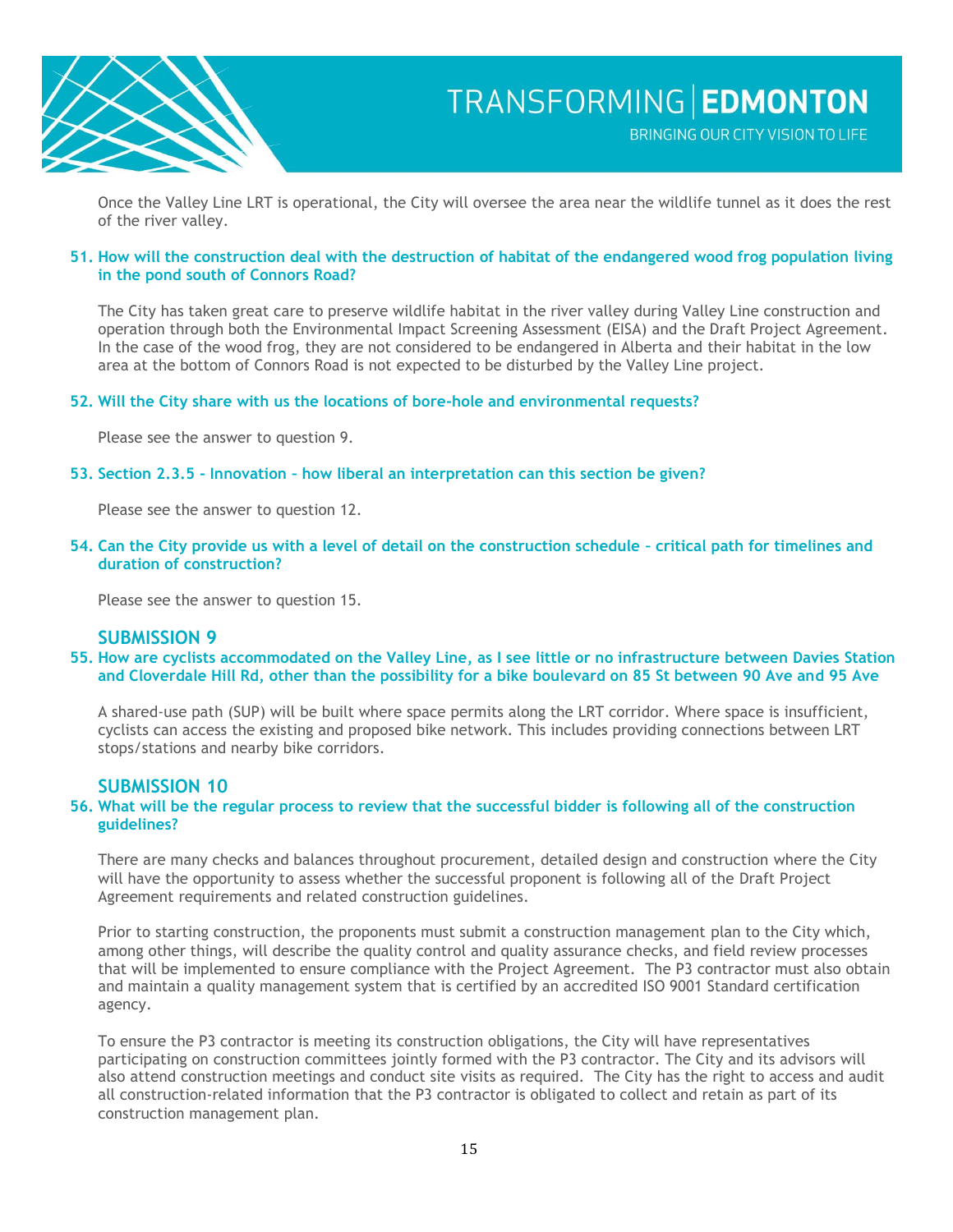

#### **57. What will the penalties or recourse be if the companies are found to be not meeting the requirements.**

There is a very comprehensive recourse regime in place to address any failure on the part of the P3 contractor to meet the requirements of the Project Agreement. Depending on the severity and/or the number of nonperformance events, the recourse can range from payment deductions to work stoppage or even contract termination.

#### **58. How and how often will the City monitor the maintenance of the LRT line during the 30 years of the P3 LRT?**

The City will monitor the maintenance of the LRT line continually throughout the 30-year operations and maintenance period. The P3 contractor must provide the City with plans describing what they will do and then keep records showing that they are following their plan. The City will have full access to those records in real time and can carry out its own inspections at any time. An operating period City/P3 contractor committee will be set up to meet and discuss any concerns on a regular basis. The City will also have an office at the operations and maintenance facility and therefore will have an opportunity for direct daily engagement with the P3 contractor on such matters.

#### **59. What criteria will the City use to monitor if the company is meeting operational standards?**

The Draft Project Agreement sets out all the necessary criteria regarding operational requirements, including whether trains are on time and if enough capacity is provided to accommodate all the expected riders. The City will use the criteria within the Project Agreement to measure the P3 contractor's operational performance on a monthly basis.

#### **60. What leverage will the City have if it finds that the company is not meeting maintenance and/or operational requirements to compel it to meet the expectations?**

The City has many mechanisms that will allow it to identify very quickly if the project requirements are not being met and to highlight issues to the P3 contractor before they become serious concerns. Should they not be addressed quickly enough or properly, then depending on the severity and/or the number of non-performance events, the recourse can range from payment deductions to work stoppage or even contract termination.

#### **61. How much will City have to pay the company if it decides to end the P3 before the end of the term of the contract if the company is not living up to the expectations of the citizens?**

The City has a right to terminate the Project Agreement at any stage during the terms. If the City is terminating the Project Agreement because the P3 contractor is found to be in default, then the amount owed to the P3 contractor would be based on the bid value of the construction costs, less the following:

- Payments already made for work completed and accepted.
- The costs the City would incur to obtain and pay a replacement contractor.
- Amounts for damages caused to the City by the termination.

#### **62. Will the City be able to refuse the sale of the P3 to another company if that company has a poor track record?**

Yes. The City has the contractual right to refuse a proposed transfer of ownership and control of the project based on a number of criteria or tests that must be satisfied, including, reputational and ethical conduct considerations, creditworthiness, a demonstrated capability of the proposed new company to perform the contractor obligations under the Project Agreement and the City's reasonable assessment that the proposed transfer or change will not otherwise cause a material adverse impact to the City or the project.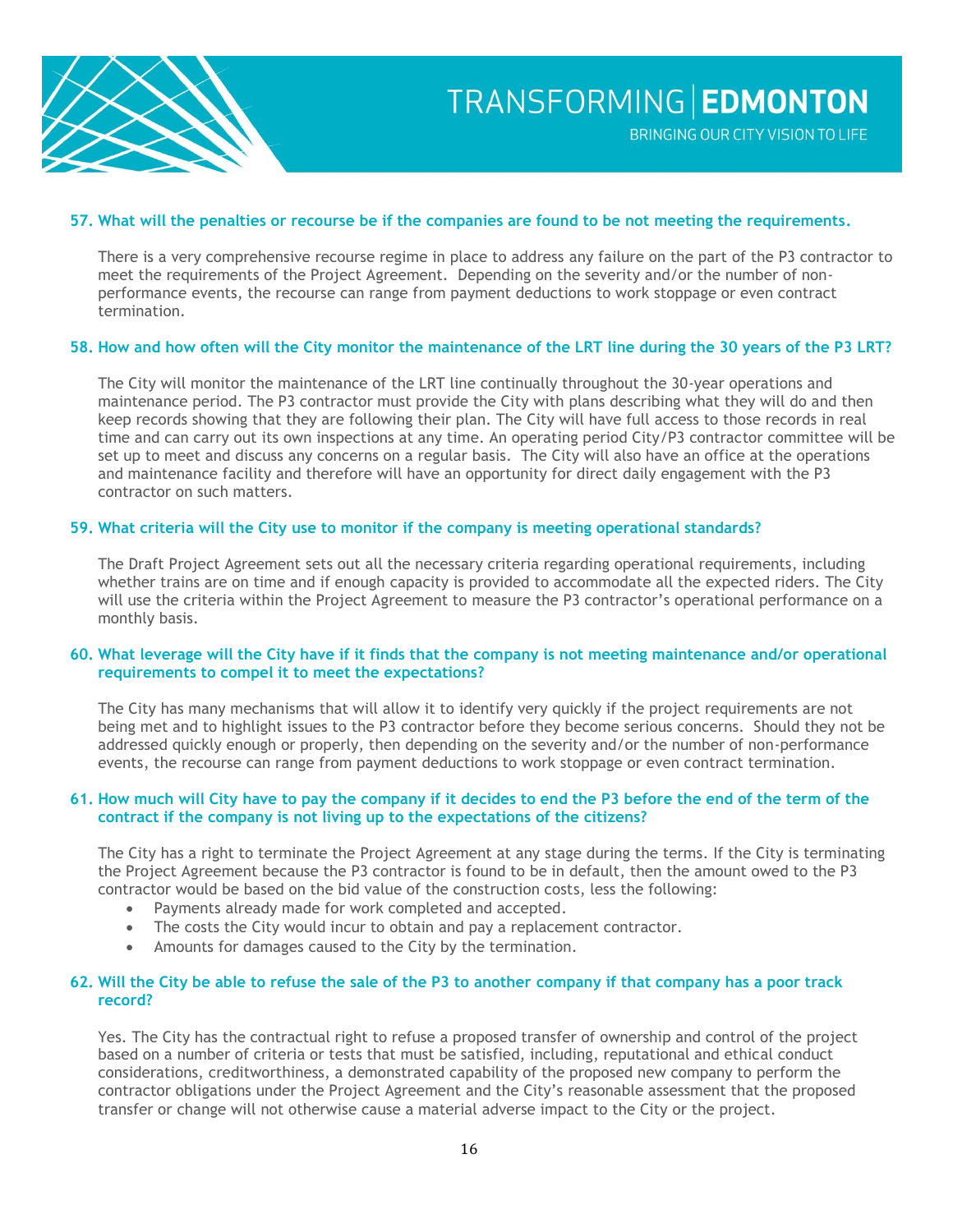

BRINGING OUR CITY VISION TO LIFE

#### **63. Will the operators/drivers and maintenance staff be given the same terms of work and training as the current staff of ETS?**

The P3 contractor will be the employer of all staff for the Valley Line and the terms and conditions of employment are to be developed by the P3 contractor. It's important to note that the contractor is required to comply with all employment laws and is also responsible for ensuring it has adequate staffing to run the system for the full project term.

The contractor must meet requirements for training and certification of all staff. That training must be designed specifically to suit the urban-style operations of the Valley Line and the particular technology used by the P3 contractor (their Light Rail Vehicle, for example). As such, the training program currently deployed by ETS will not be fully appropriate for application to the Valley Line. However, many key requirements in the ETS training manual are embodied in the Draft Project Agreement.

#### **64. Who will be responsible for training the operators - the P3 company or ETS?**

The P3 contractor will be responsible for training its entire staff, including operators, and is fully responsible for all staff matters.

#### **65. What will happen if the P3 company runs into financial trouble or goes bankrupt?**

It's important to note that the P3 contractor will not be one company, but rather a consortium of companies. If the P3 contractor runs into financial trouble, then their lender has the ability to step in and correct the issue in order to protect its investment. The lender can exercise a number of options which may include replacing one of the partners in the P3 consortium if the lender considers that entity to be the cause of the financial hardship. The City is protected by its fixed-price contract, so there would be no additional expense incurred by the City. A declaration of bankruptcy is a termination event under the Project Agreement and therefore the circumstances set out in the answer to question 62 would apply.

#### **66. Will the full final contract with the successful bidder be made public?**

Please see the answer to question 1.

#### **SUBMISSION 11**

**67. Will you allow the public to review and provide feedback on the entire RFP document and beyond this token public consultation period?**

Please see the answer to question 1. Public engagement on the Valley Line has taken place for several years and will continue during procurement, construction and operation.

**68. Given the fact that all comparative studies by objective professionals between Light Rail Transit and Bus Rapid Transit clearly identify Bus Rapid Transit as superior in every category including the U.S. Accounting Office, the U.S. Transportation Board, the U.S. Transportation Research Board, are you prepared to do a thorough cost-benefit analysis of both as it is clear that the current process is limiting feedback on the RFP and the proposed project in general?**

No. Bus rapid transit was reviewed before City Council approved urban-style low floor LRT in 2009 as part of the LRT Network Plan.

**69. Given the fact that LRT is a giant hoax that makes contractor and vehicle suppliers rich and taxpayers poor as we can see by the proposed million dollar payback to bidders, will you pull the RFP at once?**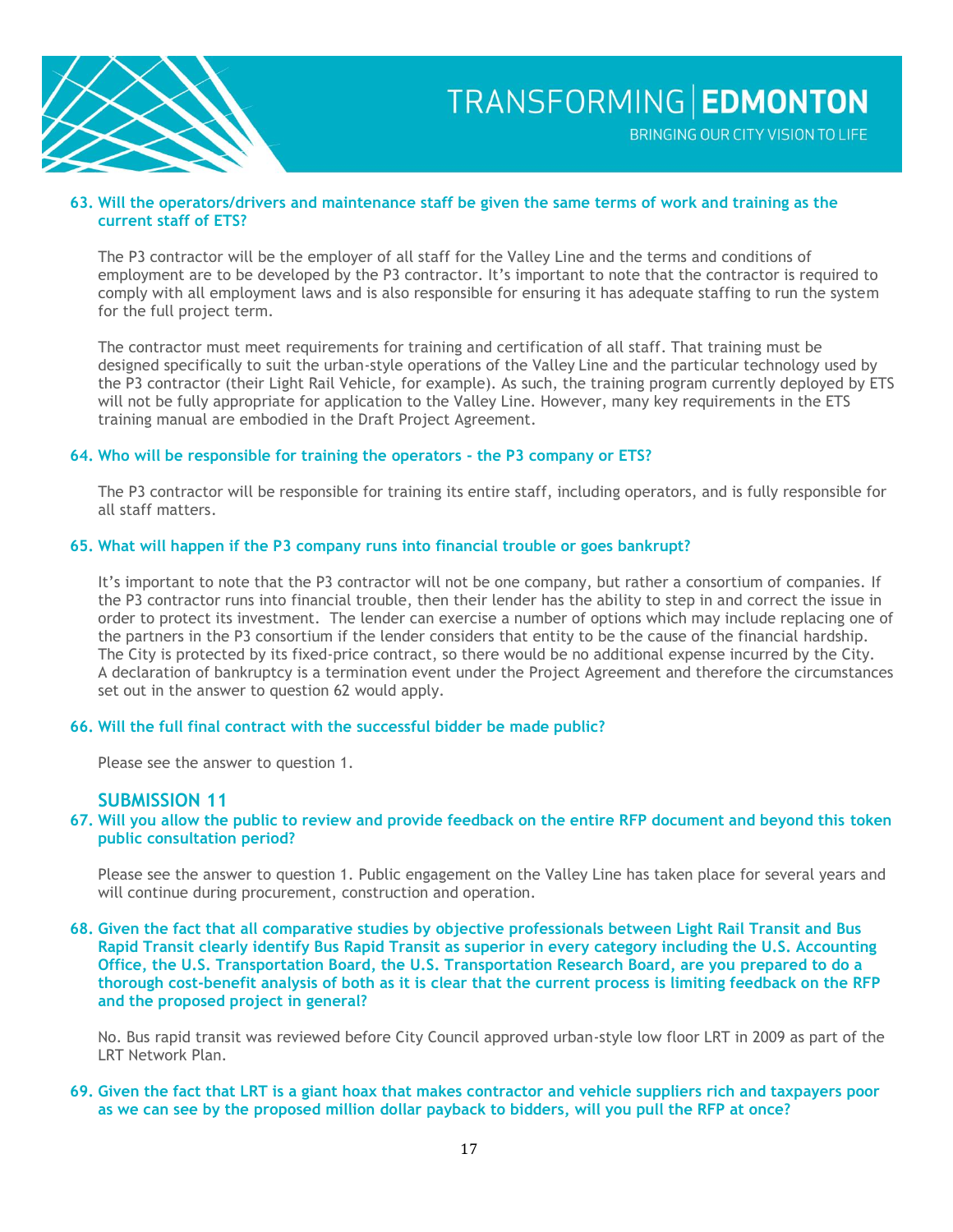

BRINGING OUR CITY VISION TO LIFE

The City is committed to delivering the Valley Line LRT between downtown and Mill Woods in accordance with City Council's direction, and fully intends to carry out the procurement process that is underway.

#### **70. As those with a vested interest in LRT paint a picture in their best interests, will you invite former OC Transpo chair Andy Haydon or the Cato Institute's Randall O'Toole to council chambers to provide insights in a public meeting on the RFP and to add balance to the discussion?**

The City is committed to the procurement process which is currently underway and is also committed to delivering the Valley Line LRT – Stage 1 in accordance with City Council's direction.

City Council has established the LRT Governance Board to provide oversight and independent expert insight into the RFP process. The RFP has been reviewed in full and approved by the LRT Governance Board. The LRT Governance Board is a Committee of Council mandated to employ its expertise in the financing, design, construction, operations and maintenance aspects of major public infrastructure projects and P3 arrangements to approve the terms of the City's RFP, including the form and content of the Project Agreement. For more information on the board, please visit: [http://www.edmonton.ca/city\\_government/council\\_committee\\_meetings/lrt-governance-board.aspx.](http://www.edmonton.ca/city_government/council_committee_meetings/lrt-governance-board.aspx)

### **SUBMISSION 12**

#### **71. As per the RFP's "Innovations Submissions Process" (Section 2.3.5), would the city accept a route change if the P3 contractor were to suggest a better river crossing?**

No. The alignment was finalized and approved by City Council as part of the concept plan in 2012 after an extensive public engagement process. The alignment for the Valley Line in the concept plan represents the City's commitment to stakeholders and is not subject to change by the P3 contractor.

**72. As stated in the Valley Line EISA, "The Edmonton North Saskatchewan River Valley Ravine system is the longest continuous urban green space in North America and is viewed as an important regional wildlife corridor (Spencer Environmental 2006). For those reasons, the NSRV provides the foundation for Edmonton's ecological network." As per Section 210.3.7 of the Valley Line EISA, how has the EISA further assessed the issue of wildlife passage during construction, and what are its recommendations for mitigation? Who exactly is responsible for ensuring a continuous wildlife corridor along both the north and south banks of the North Saskatchewan River during construction? Who exactly will monitor the effectiveness of the passageways? What are the implications on the responsible party if this passageway is not maintained in an effective way?**

To clarify, additional mitigation measures discussed in section 2.10.3.7 of the Environmental Impact Screening Assessment (EISA) are addressed later on in the document in section 6.1.7. The City has further refined these measures through the normal course of planning for the project and has integrated these measures into the Draft Project Agreement.

Generally, the Draft Project Agreement requires the P3 contractor to develop and implement an environmental construction operations plan to monitor the efficacy of their provisions for wildlife movement during construction. The P3 contractor may be subject to financial deductions if they are non–compliant or deficiencies are found.

#### **73. Will the wildlife movement components of the P3 contractor's technical submission be made available to the public; if so, when?**

The P3 contractor must develop wildlife conflict and movement management strategies after contract award and before beginning substantial work in the river valley. Aspects of these plans may be shared with the public at the discretion of the P3 contractor.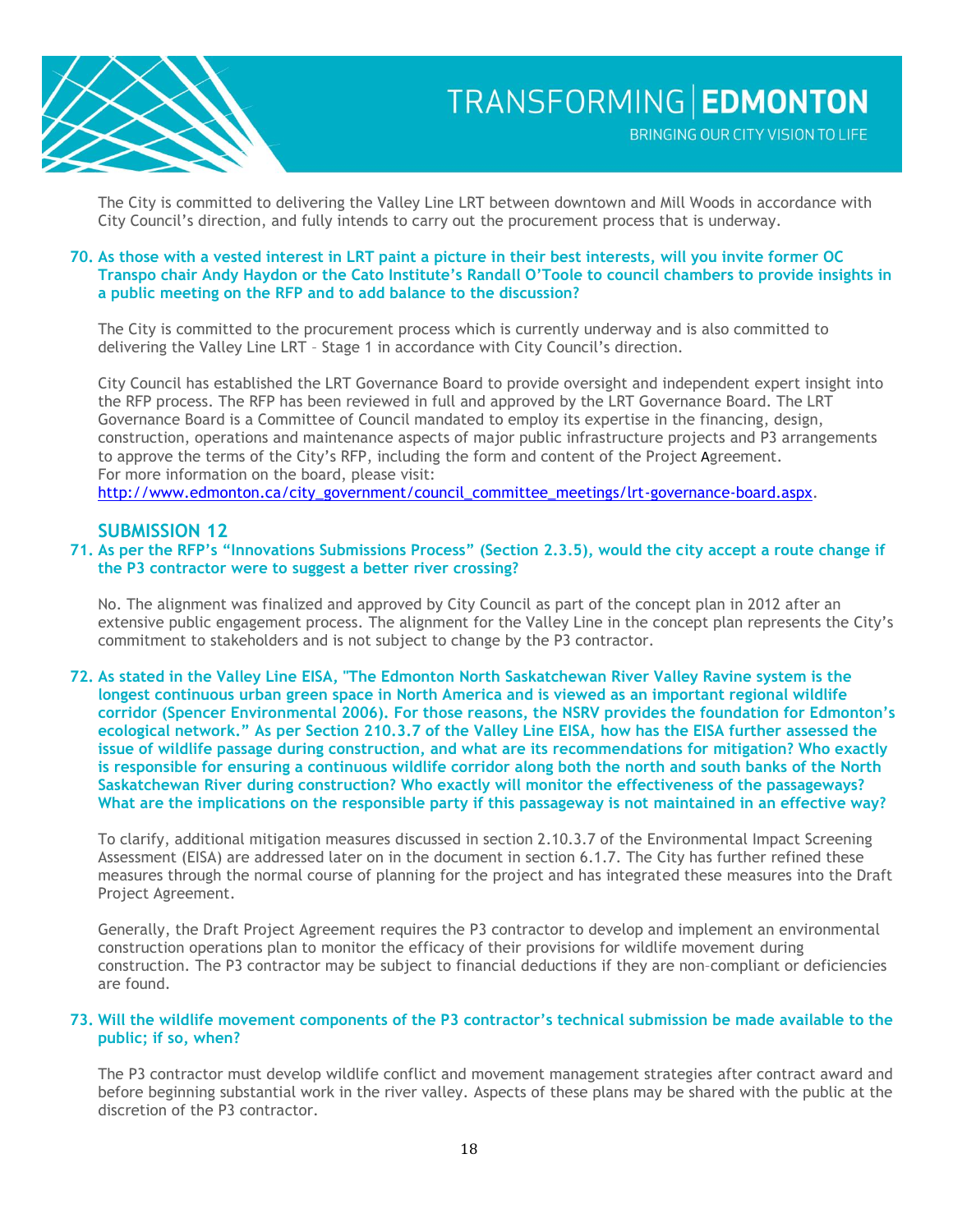

BRINGING OUR CITY VISION TO LIFE

#### **74. Who is responsible for ensuring the P3 contractor's construction schedule avoids breeding, spawning, egglaying, raising of young or other critical periods in wildlife cycles?**

The P3 contractor must ensure that they are in compliance with all environmental laws and permits. Provincial and federal laws and permitting processes protect most breeding wildlife species, including raising of young, and all permits will be issued with conditions aimed at complying with these laws.

The P3 contractor is also responsible for complying with the Project Agreement. As per the Draft Project Agreement, the P3 contractor must follow Environmental Best Management Practices. The Draft Project Agreement also includes clauses aimed at protecting breeding wildlife, such as specific vegetation clearing windows and practices, requirements for stringent erosion and sediment control measures intended to protect water quality, and the need to avoid and manage wildlife-people conflicts.

### **75. Who is responsible for monitoring wildlife, including but not limited to birds, bats, beavers, deer, coyotes, and fish, in the EISA study area during construction? What will the immediate response be if this monitoring group detects stress upon animals? What will the longer-term implications be on the P3 contractor if the monitoring group detects stress on animals?**

The P3 contractor is responsible for monitoring wildlife in the project area, as overseen by a qualified Environmental Manager. The City will also be undertaking inspections for quality assurance and in response to identified performance deficiencies. The P3 contractor will be responsible for responding to distressed animals in the project area. Their response will be governed by their proposed wildlife conflict and movement management strategies, which must be submitted to the City shortly after contract award and before beginning substantial work in the river valley. This plan will govern the P3 contractor for the entire construction period. If their activities are found to cause wildlife conflict, they must take corrective action.

#### **76. Who is responsible for moving the beavers currently living below the footbridge, and how and when will their move be undertaken by this party?**

If beavers reside in the project area at the start of construction, the P3 contractor will be responsible for relocating them. Relocation or removal can only be undertaken as authorized by a permit issued by Alberta Environment and Sustainable Resource Development (AESRD).

#### **77. Who is responsible for monitoring the Class A fish habitat just downstream from the Dawson Bridge (west of the Riverside golf course) during construction? What will the immediate response be if this monitoring group detects negative impact on this habitat and/or the fish who normally benefit from this habitat? What will the longer-term implications be on the P3 contractor if the monitoring group detects negative impact on this habitat and/or the fish who normally benefit from this habitat?**

The P3 contractor is responsible for monitoring and managing water quality in all affected natural water bodies and watercourses. They must also receive all necessary approvals from the federal government's Department of Fisheries and Oceans (DFO) and Alberta Environment and Sustainable Resource Development (AESRD). Those agencies are responsible for any required enforcement action and may administer penalties for nonconformance.

#### **78. Who is responsible for monitoring wildlife, including but not limited to birds, bats, beavers, deer, coyotes, and fish, in the EISA study area AFTER construction is complete? What will the immediate response be if this monitoring group detects stress upon animals? What will the longer-term implications be on the P3 contractor if the monitoring group detects stress on animals?**

The project does not require monitoring specific to animal stress in the river valley, but there are several measures designed to reduce impact on wildlife during operations. Upon completion of construction and during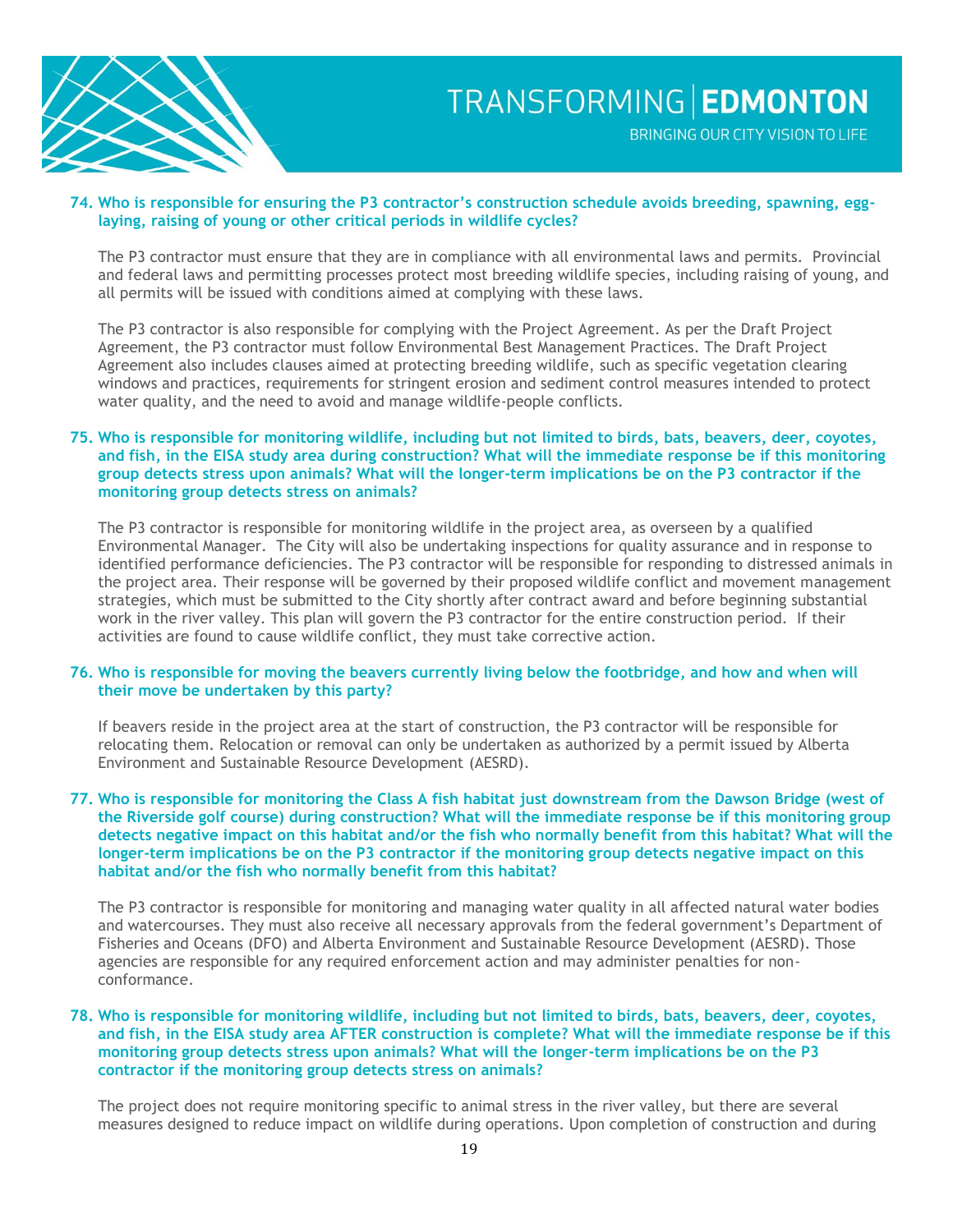

BRINGING OUR CITY VISION TO LIFE

the Valley Line 30-year operating period, the P3 contractor must develop an environmental management system specific to the operating period, must comply with all environmental laws and must use best environmental management practices. The City will monitor wildlife movement following construction and will identify issues and solutions as required.

#### **79. The EISA notes: "This EISA will consider the potential for serious harm to fisheries during demolition of the existing bridge, construction of the proposed bridge and other associated works to the extent possible based on the Reference Design. Additional impact assessment and development of attendant mitigation measures for demolition and construction will be required during detailed design." Who is responsible for this additional impact assessment, when will this assessment be performed, and when will it be made available to the public?**

The P3 contractor is responsible for developing an additional impact assessment and mitigation measures as part of their application to the federal and provincial governments for approvals to work instream. The P3 contractor is responsible for determining the timing and provision of these measures to the public.

#### **80. Who is responsible for monitoring the project's compliance with the Migratory Birds Convention Act, the Species at Risk Act, Alberta's Water Act, and Alberta's Wildlife Act? Who is responsible if any of these acts is violated?**

The contractor is responsible for monitoring compliance with these Acts and all other environmental legislation and approval conditions. The province of Alberta is responsible for enforcing these Acts. The City is able to undertake inspections at will and will do so as appropriate.

#### **81. Who is responsible for monitoring the project's adherence to "The Way We Green" and how exactly is adherence determined?**

"The Way We Green" is part of a series of documents that outlines the City's vision. This vision helps us set direction and encourages us to align our priorities as we work to make Edmonton the city we want it to become in 2040. "The Way We Green" and other master plans like "The Way We Grow" and "The Way We Move" were fundamental building blocks for the Valley Line LRT Concept Plan, and have significantly inspired and shaped the technical performance requirements embedded in the Draft Project Agreement.

#### **82. As per Parkland Bylaw 2202, will the city develop a Staging Area Agreement with the P3 contractor? Will this agreement available to the public?**

The roject agreement will include all requirements with respect to the P3 contractor's use and occupation of parkland to which the bylaw applies.

As noted in the Accountability, Transparency and Disclosure Framework, the final Project Agreement will be shared within 60 days of financial close, with proprietary or commercially-sensitive information redacted.

#### **83. Will the P3 contractor's Environmental Management System be made available to the public? If so, when?**

It is not expected that this document will become public. However, the P3 contractor may share aspects of their environmental management system with the public at their discretion.

#### **84. When will the answers to the following questions in the EISA be answered, and by whom? Will the public have access to these answers?**

Answers are being provided through this document.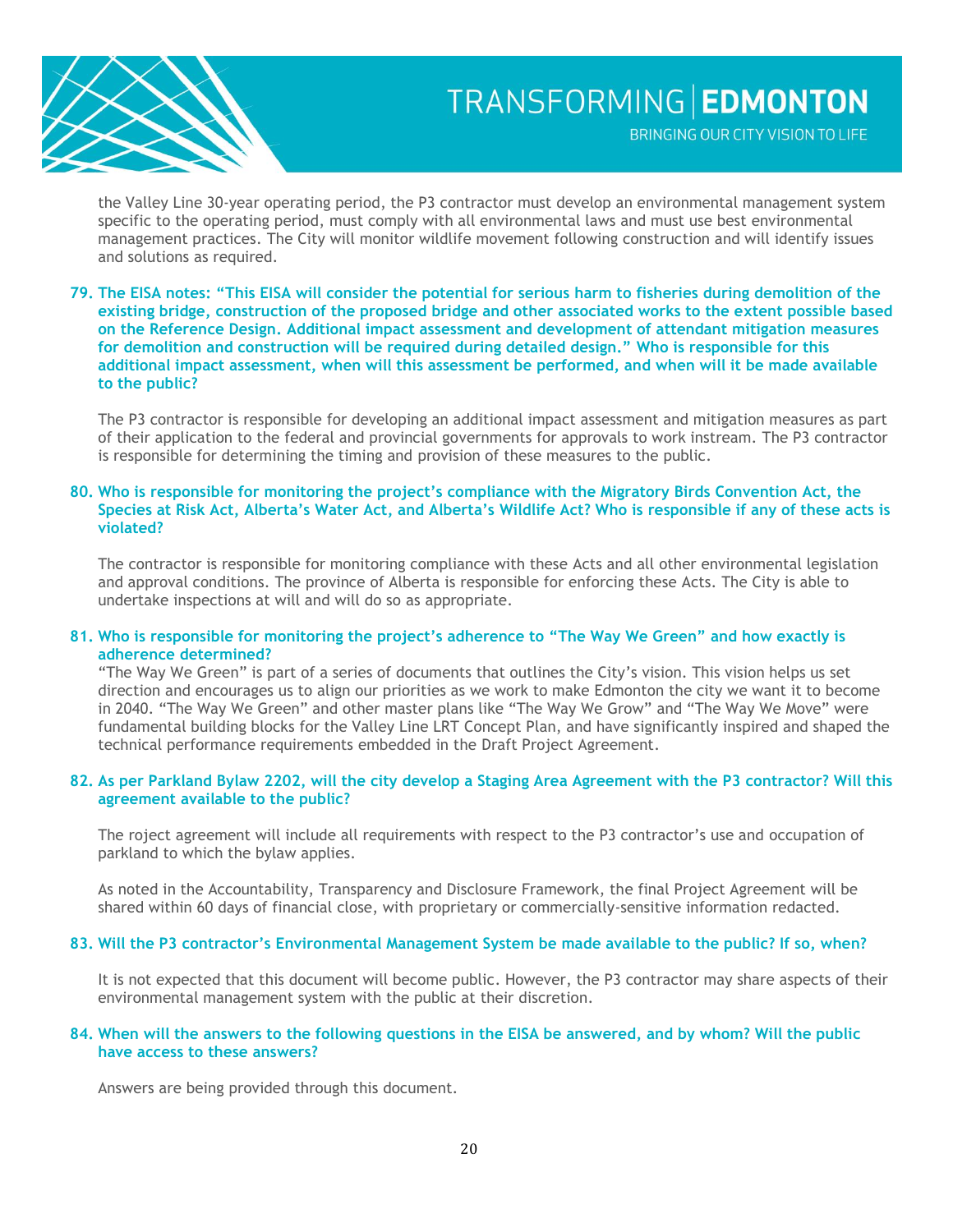

BRINGING OUR CITY VISION TO LIFE

#### **4.1.6 Wildlife The downtown river valley supports significant wildlife habitat and, more specifically, many species of wildlife. Construction of the LRT requires removal of some natural habitat. Will critical wildlife habitat be lost?**

No. Critical wildlife habitat was not identified in the Environmental Impact Screening Assessment (EISA) study area.

#### **Will any special status wildlife species be affected by project construction?**

No. Special status species are not expected to be affected by this project.

#### **Will the project result in wildlife mortality?**

There is little chance of wildlife mortality. All advisable precautions will be taken and are prescribed in the Draft Project Agreement.

#### **Does the project have potential to temporarily or permanently alienate wildlife from available habitat?**

Some very local, temporary alienation could occur during select construction activities. However this was rated as a minor impact considering the already high human presence in the area, including heavy traffic volumes in this area of the river valley.

**4.1.7 Habitat Connectivity The NSRV is known to be the main spine of Edmonton's Ecological Network and an important regional wildlife movement corridor. LRT infrastructure may involve temporary or permanent reduction in habitat connectivity or blocking of that corridor. Landscaping associated with the project may form new habitat connections. As such, the project has the potential to influence the movement of wildlife through the river valley.** 

#### **Will wildlife movement or habitat connectivity be compromised by construction or operation of the new LRT line?**

Some of the infrastructure will act as a barrier during construction and also, in a lesser way, during operation. However, design efforts have been made to facilitate wildlife movement and all structures proposed to date are compliant with the City's wildlife passage guidelines (or will be with appropriate mitigation). Wildlife movement monitoring will be undertaken following construction and mitigation measures will be implemented as appropriate.

#### **85. When will the answers to the following questions in the EISA be answered, and by whom? Will the public have access to these answers?**

Answers are being provided through this document.

#### **4.2.3 Recreational Land Use**

**The new LRT line in the NSRV will intersect with several parks, and with the NSR itself, and will take place in the heart of the City's recreational corridor. The area supports local and regional pathway connections both within and outside of the river valley. Many highly-valued recreational activities and programmed events occur in the area, including water-based activities. Key recreational issues are: Will local pathway disruptions during the construction period be suitably mitigated for all users, including those availing themselves of wheelchair accessibility?**

Yes, the City will endeavor to make the trail detours in the river valley accessible to all users.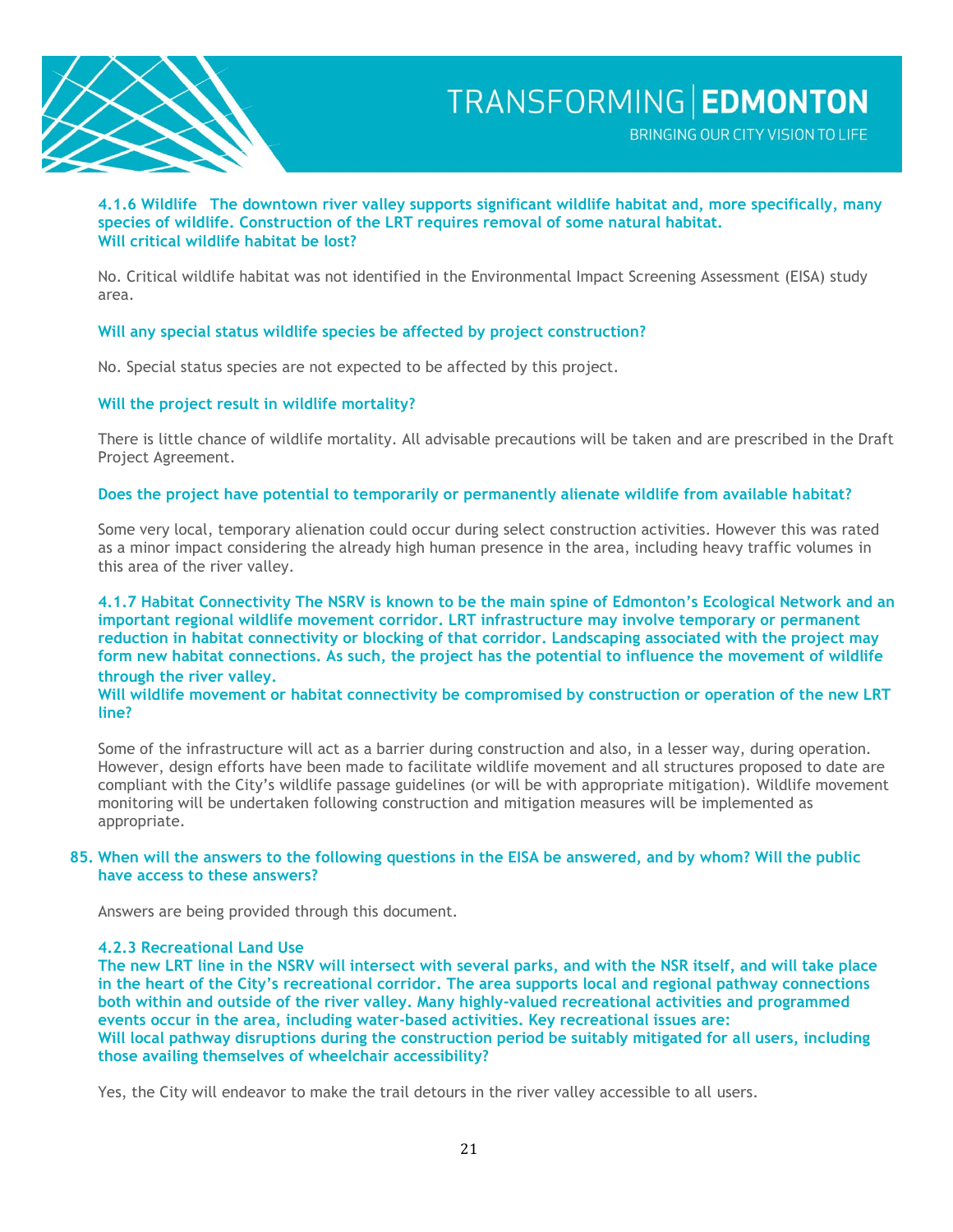

BRINGING OUR CITY VISION TO LIFE

#### **Will access to the river, valley parks, the Muttart Conservatory or the Edmonton Ski Club be disrupted during construction and/or operations?**

Access must be maintained to Muttart Conservatory and the Edmonton Ski Club during LRT construction and operation. Most parks and park facilities will remain fully-accessible during construction, with the exception of those portions of parks that intersect with the project area. The stretch of the river near the future location of the Tawatinâ Bridge may be closed for short periods during overhead construction. However, the river will otherwise remain navigable throughout the construction period. Following construction of the Valley Line, an LRT stop will be available in the river valley, which will positively affect the accessibility of the river valley.

#### **Will the Trans-Canada Pathway kiosk, wishing tree or donor trees or benches require temporary or permanent relocation?**

All such amenities in the project area will be identified and either protected or relocated in accordance with standard City procedures.

#### **Will gardens be disturbed by construction, and how will this be mitigated?**

Several gardens within the project area will be removed during construction. All affected gardens have been inventoried and replacement or reinstallation plans have been developed in consultation with Community Services and their garden partners.

#### **Will LRT train operations disrupt recreational use in the study area?**

No. All recreational areas, amenities and networks will be re-established following construction.

#### **Will any long-term losses or alterations to recreational infrastructure occur as a result of the project?**

There will be alterations but no losses. Minor pathway realignments will be required following the addition of new infrastructure in the study area. However, these realignments are not substantial changes to the pathway system. Some ski club lift terminals will require relocation and some runs may have to be adjusted, but mitigating work by the City and the Edmonton Ski Club has better safeguarded that all runs will remain functional.

#### **Will construction or operations interfere with special events such as the Edmonton Folk Music Festival and Dragon Boat Festival?**

No. The P3 contractor must accommodate special events. They will be restricted on construction activity and access to these sites during the event periods.

#### **Will bicycle parking be provided at the Muttart Stop?**

Yes.

#### **Will the project result in a loss of green space?**

A relatively small amount of green space will be lost during construction, but the vast majority of this will be returned to parkland following the completion of construction.

#### **86. Who is responsible for overseeing the removal of rare plant species from the EISA-studied area, and for the renaturalization of the area once construction is complete, and following which specific guidelines? How will adherence of this process to the city's Urban Forest Management Plan be measured, and by whom?**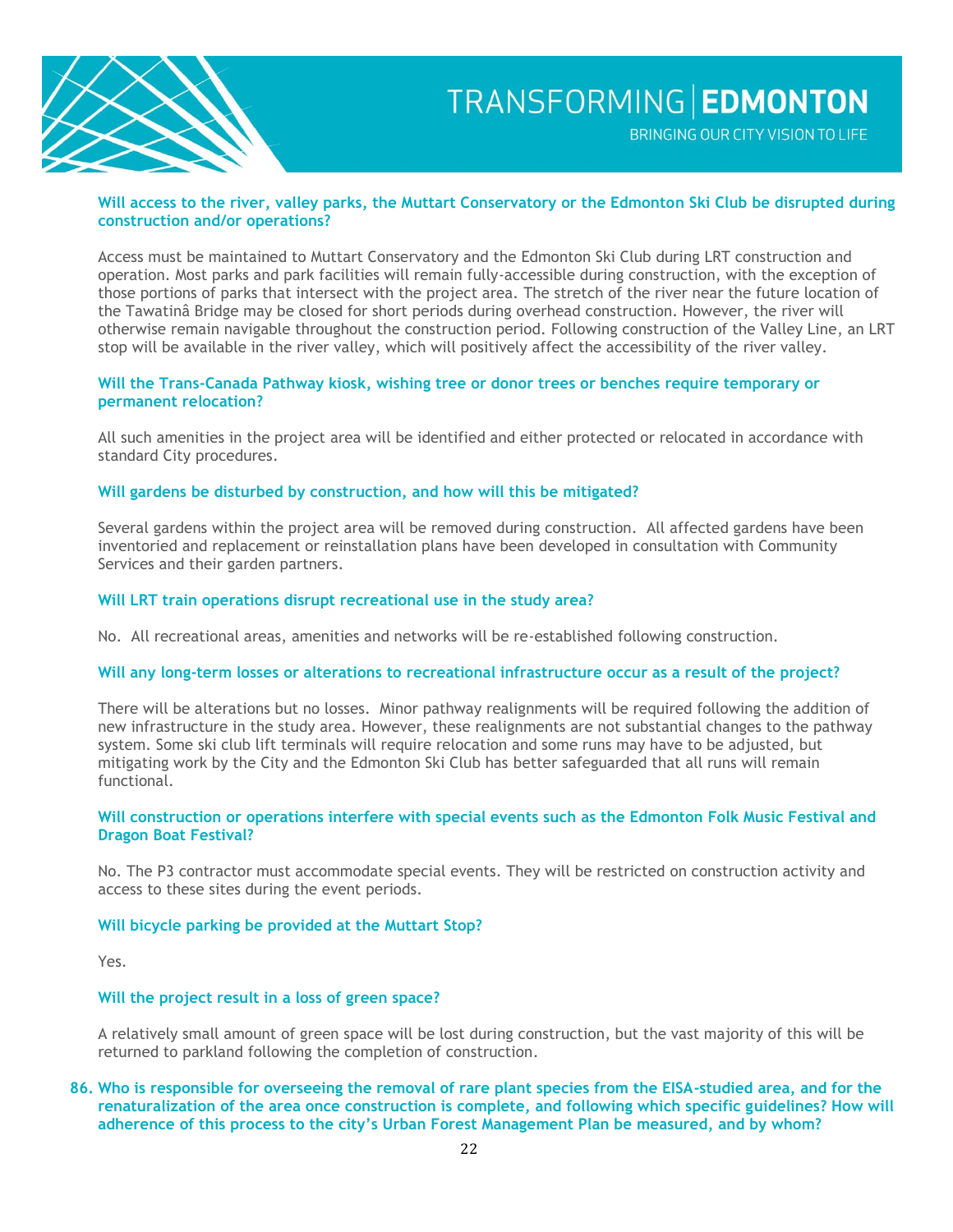

The City of Edmonton is responsible for effecting mitigation measures for rare plants and has already initiated a program to that end.

The P3 contractor is responsible for development and implementation of the required naturalization and forest restoration efforts. The City will take responsibility of these areas in approximately two years following completion of the construction period and once the P3 contractor demonstrates that all work has been implemented and the areas are performing well.

The City was guided by several documents and policies in developing the mitigation measures for rare plants and in developing the requirements for renaturalization in the Draft Project Agreement, including the Urban Forest Management Plan.

**87. Who is responsible for informing Leilani Muir that the footbridge named after her will be demolished and that the new bridge will not carry her name?**

The footbridge is not formally named after Ms. Leilani Muir. For more information, please visit her website: [http://leilanimuir.ca/266.](http://leilanimuir.ca/266)

### **SUBMISSION 13**

**88. Riverdale Community League was promised that the structural integrity of Cameron Avenue Coop which will not be affected by the LRT tunnel and slope stability. Is this commitment in the RFP and if so what are the terms outlined in section 3.4.3 and 3.4.4?**

In terms of structural integrity, the City will offer pre-construction condition assessments to all properties directly adjacent to the LRT right-of-way to establish comparative baseline documentation. For more information, please see the answer to question 11.

In terms of slope stability, the Draft Project Agreement requires the P3 contractor to implement a rigorous monitoring plan of that slope for least 10 years after service commencement. They must also regularly share the results of that monitoring program with the City.

**89. Riverdale Community League has been told that the construction access to the bridge and tunnel will be through Louise McKinney Park rather than Cameron Ave, except for times when festivals in the park prevent this. Is this commitment in the RFP? (section 3.1.3)**

Please see the answer to question 41.

**90. Many people in Riverdale have expressed concern about being able to travel through Louise McKinney Park during the construction period. What is specified in the RFP that assures that access to park will be maintained as much as possible? (section 3.1.4)**

The City has established a detour strategy for the area. For more information, please see the answer to question 39.

#### **91. Most traffic to and from Riverdale either goes up Rowland Road or Cameron Avenue/95 Street. What is specified in the RFP about traffic mitigation measures during the construction of the tunnel under 95 Street? (section 3.1.4)**

Traffic mitigation measures during construction of the tunnel under 95 Street will depend on the construction methodology and associated staging proposed by each proponent as part of their bid.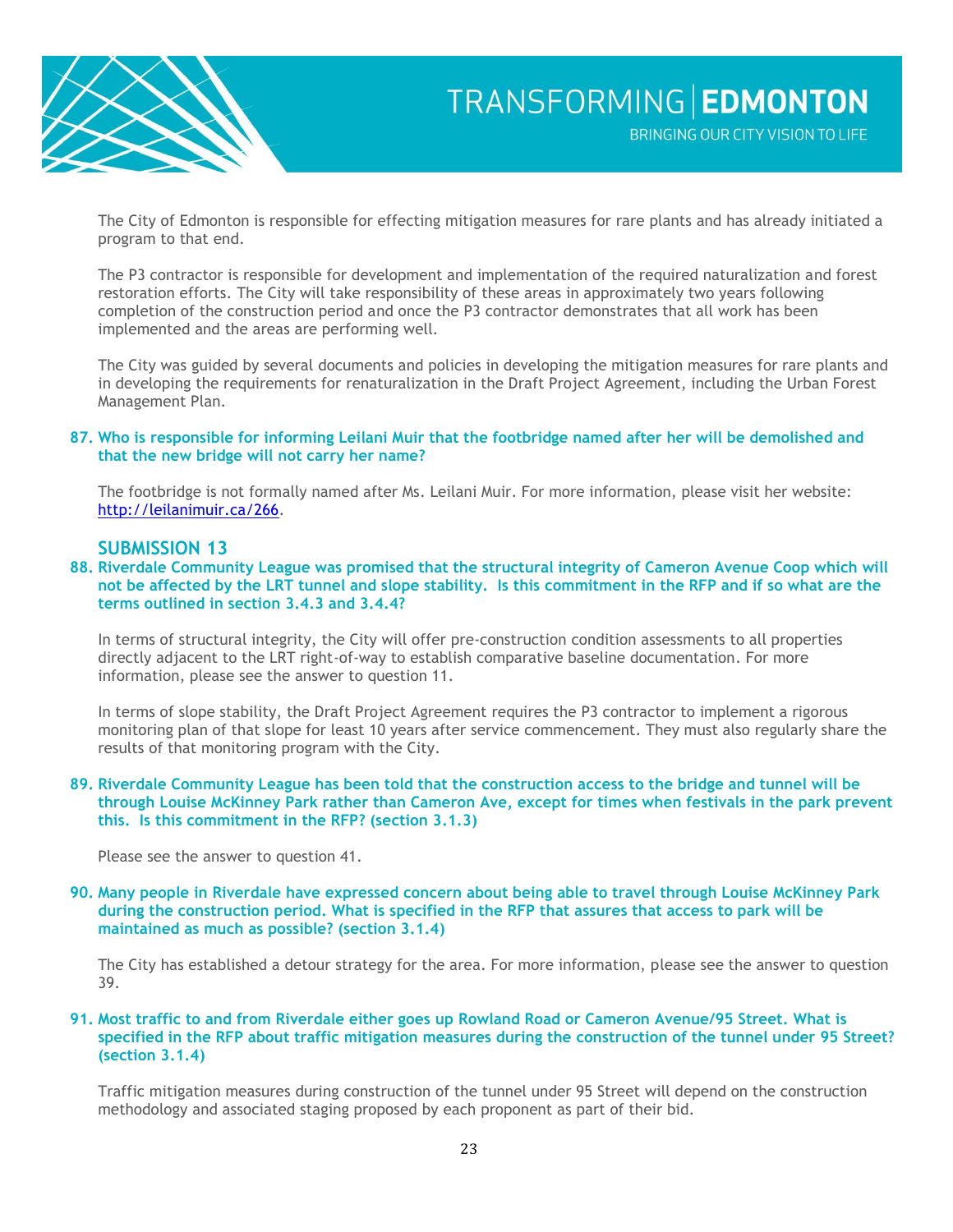

The Draft Project Agreement has several requirements and incentives to mitigate traffic impacts related to construction. It requires proponents to bid on the duration of work in order to minimize traffic impacts. Please see the answer for question 15 for more information.

The Draft Project Agreement also requires the P3 contractor to submit plans to the City, to obtain all necessary permits from the City and to provide appropriate public notification for roadway closures on the Valley Line project. Through this process, the City is able to better ensure that access is maintained and that appropriate detours are in place.

#### **92. Riverdale Community League was told that there would be a consultation committee established to address concerns about construction and travel issues as well as the design of the access road from Cameron Ave to the tunnel entrance. Is this commitment in the RFP?**

Citizen Working Groups will be formed as part of the City's efforts to engage and communicate with those directly affected by the Valley Line LRT project. The intent is to provide a forum for information-sharing and dialogue in communities directly affected by the Valley Line LRT project, with working groups ideally representing a cross-section of their respective communities. The terms of reference for the Citizen Working Groups are currently being developed. Membership has not yet been established, but we plan to have the groups in place in 2015.

The Citizen Working Groups are a commitment of the City and not a requirement of the P3 contractor. The City will establish these groups during procurement. It is anticipated that the City will continue to engage these groups during construction in partnership with the P3 contractor.

#### **93. Many Riverdalians are very concerned about the environmental impact on the river and river valley during construction. What specific environmental protection requirements are in the RFP and what penalties will the corporations face if found to violating these environmental requirements? (Schedule 5 – Technical Performance Requirements and Schedule 10 – Environmental Requirements)**

Schedule 10 provides many specific environmental protection clauses and Schedule 5 contains clauses on the nonbiological mitigation commitments made in the Environmental Impact Screening Assessment (EISA). Environmental protection requirements in Schedule 10 include:

- The P3 contractor must develop an environmental management system.
- They must comply with all environmental laws.
- They must obtain and comply with all environmental permits.
- They must use best environmental management practices.
- Their environmental personnel must have directly relevant and appropriate experience. This includes an Environmental Manager responsible for overseeing the environmental program, ensuring that the contractor complies with its environmental obligations, overseeing an auditing program and regularly delivering reports to the City on this topic.

## **SUBMISSION 14**

#### **94. Will the Valley Line include full-low floor LRT cars?**

At least 70% of the total floor area of each light rail vehicle must be accessible to passengers without any step or slope requirements.

#### **95. How will the snow be cleared in situations where the LRT tracks are adjacent to the roads on one side, and sidewalk or business/residential property on the other?**